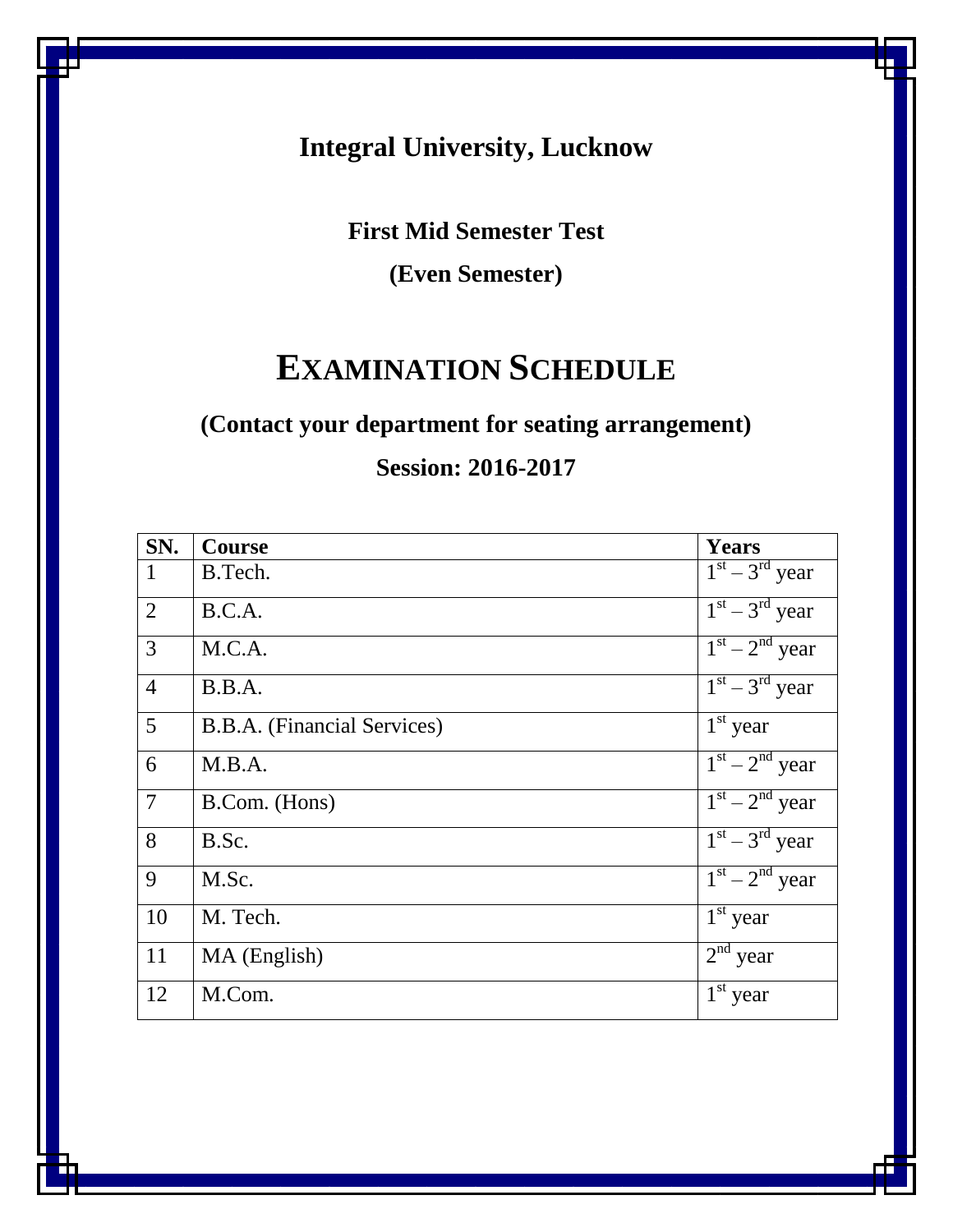# **INTEGRAL UNIVERSITY, LUCKNOW First Mid Semester Test Schedule, Session 2016-2017 (Even Semester) B.Tech. First Year, Second Semester**

# **B.Tech. Group: EC, Electrical, CSE-1, CSE-2, CSE-3**

| Date              | Day      | $1st$ Shift   | $2nd$ Shift                                          | $3rd$ Shift              | $4th$ Shift                                |
|-------------------|----------|---------------|------------------------------------------------------|--------------------------|--------------------------------------------|
|                   |          | $09:00$ am to | $11:00$ am to                                        | $1:30 \text{ pm}$ to     | $3:30 \text{ pm}$ to                       |
|                   |          | $10:30$ am    | $12:30 \text{ pm}$                                   | $3:00 \text{ pm}$        | $5:00$ pm                                  |
| February 9, 2017  | Thursday |               | <b>Engineering Mathematics-</b><br>Н<br>(MT112)      | ٠                        | <b>Environmental Studies</b><br>$(ES-101)$ |
| February 10, 2017 | Friday   |               | <b>Basic Mechanical</b><br>Engineering<br>$(ME-101)$ | $\overline{\phantom{0}}$ | <b>Computer Programming</b><br>$(CS-101)$  |
| February 11, 2017 | Saturday |               | Chemistry<br>$(CH-101)$                              | ۰                        |                                            |

# **B.Tech. Group: ME-1, ME-2, ME-3, CE-1, CE-2, CE-3**

| Date              | Day      | $1st$ Shift   | $2nd$ Shift                     | $3rd$ Shift          | 4 <sup>th</sup> Shift    |
|-------------------|----------|---------------|---------------------------------|----------------------|--------------------------|
|                   |          | $09:00$ am to | $11:00$ am to                   | $1:30 \text{ pm}$ to | $3:30 \text{ pm}$ to     |
|                   |          | $10:30$ am    | $12:30 \text{ pm}$              | $3:00$ pm            | $5:00 \text{ pm}$        |
| February 9, 2017  |          |               | <b>Engineering Mathematics-</b> |                      | Professional             |
|                   | Thursday |               | П                               | $\blacksquare$       | Communication            |
|                   |          |               | (MT112)                         |                      | (LN101)                  |
|                   |          |               | <b>Basic Electrical</b>         |                      | <b>Basic Electronics</b> |
| February 10, 2017 | Friday   |               | Engineering                     |                      | (EC101)                  |
|                   |          |               | (EN101)                         |                      |                          |
|                   |          |               | Physics                         |                      |                          |
| February 11, 2017 | Saturday |               | (PY101)                         |                      |                          |

# **B.Tech. Group: BT, FT**

| Date              | Day      | $1st$ Shift                 | $2nd$ Shift                                       | $3rd$ Shift                       | $4th$ Shift                                 |
|-------------------|----------|-----------------------------|---------------------------------------------------|-----------------------------------|---------------------------------------------|
|                   |          | $09:00$ am to<br>$10:30$ am | $11:00$ am to<br>$12:30 \text{ pm}$               | $1:30 \text{ pm}$ to<br>$3:00$ pm | $3:30 \text{ pm}$ to<br>$5:00$ pm           |
| February 9, 2017  | Thursday |                             | Mathematics-II for<br>Bioengineering<br>(MT113)   | $\blacksquare$                    | Professional<br>Communication<br>$(LN-101)$ |
| February 10, 2017 | Friday   |                             | <b>Basic Electrical</b><br>Engineering<br>(EN101) | $\blacksquare$                    | <b>Basic Electronics</b><br>$(EC-101)$      |
| February 11, 2017 | Saturday |                             | Physics for Bioengineering<br>$(PY-102)$          | ٠                                 | ۰                                           |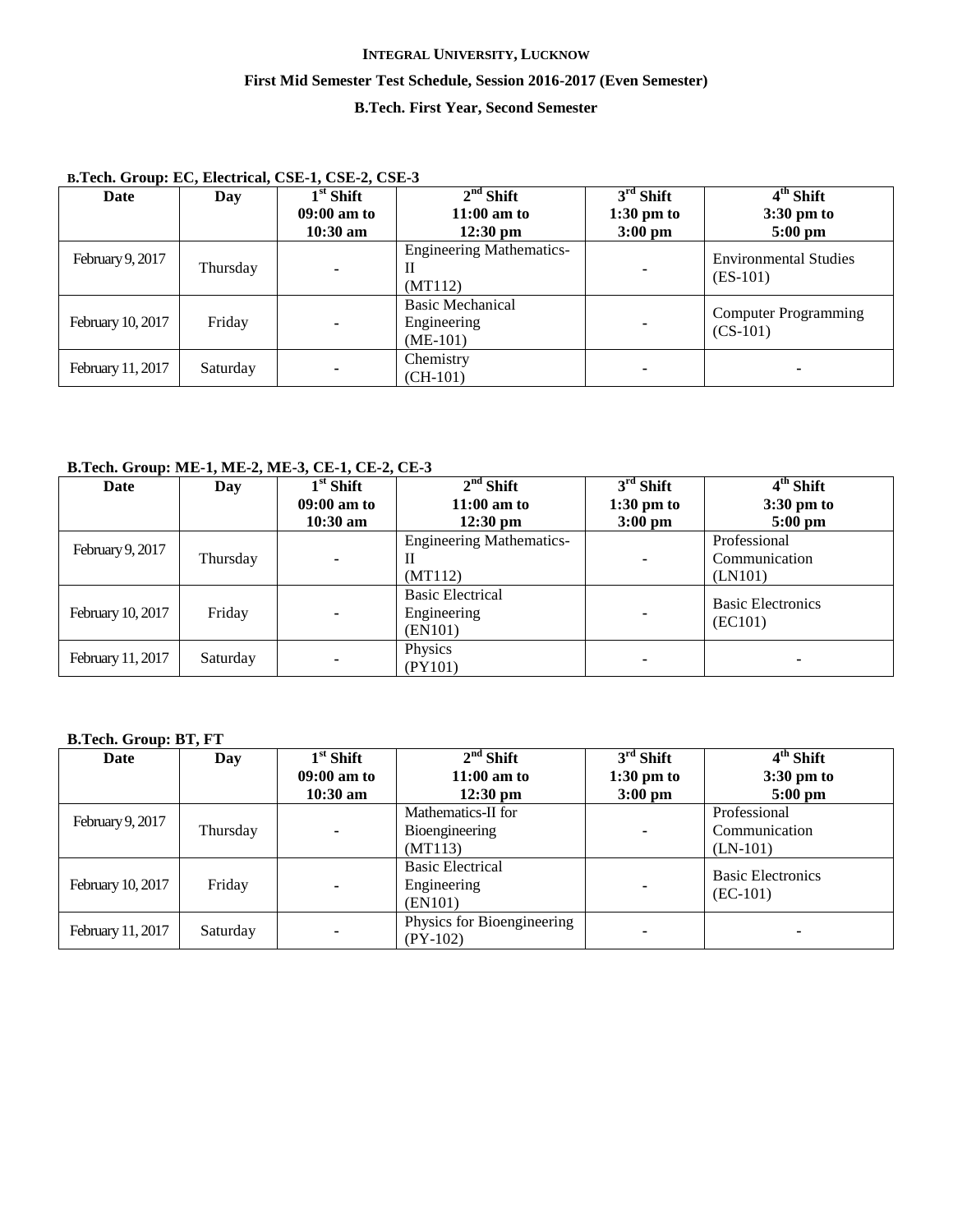# **B.C.A., M.C.A., B.B.A.**

# **First Year, Second Semester**

## **B.C.A. (BCA-1, BCA-2, BCA-3, BCA-4)**

| Date              | Day      | $1st$ Shift<br>09:00 am to<br>$10:30$ am | $2nd$ Shift<br>$11:00$ am to<br>$12:30$ pm               | $3rd$ Shift<br>$1:30$ pm to<br>$3:00$ pm | 4 <sup>th</sup> Shift<br>$3:30$ pm to<br>$5:00$ pm |
|-------------------|----------|------------------------------------------|----------------------------------------------------------|------------------------------------------|----------------------------------------------------|
| February 9, 2017  | Thursday |                                          | Mathematics-II<br>(MT114)                                | $\blacksquare$                           | System Analysis and<br>Design<br>(CA105)           |
| February 10, 2017 | Friday   |                                          | <b>Advanced Professional</b><br>Communication<br>(LN201) |                                          | <b>Computer Organization</b><br>(CA106)            |
| February 11, 2017 | Saturday | -                                        | Data Structure using C<br>(CA107)                        | $\blacksquare$                           |                                                    |

#### **M.C.A.**

| Date              | Day      | $\overline{1}^{\rm st}$ Shift | $2nd$ Shift              | $3rd$ Shift          | $4th$ Shift               |
|-------------------|----------|-------------------------------|--------------------------|----------------------|---------------------------|
|                   |          | $09:00$ am to                 | $11:00$ am to            | $1:30 \text{ pm to}$ | $3:30 \text{ pm}$ to      |
|                   |          | $10:30$ am                    | $12:30 \text{ pm}$       | $3:00$ pm            | $5:00 \text{ pm}$         |
|                   |          |                               | Accounting and Financial |                      | Data and File Structure   |
| February 9, 2017  | Thursday |                               | Management               | ٠                    | using C                   |
|                   |          |                               | (BM434)                  |                      | (CA407)                   |
|                   |          |                               | Unix and Shell           |                      | Introduction to Operation |
| February 10, 2017 | Friday   |                               | Programming              | ۰                    | Research                  |
|                   |          |                               | (CA408)                  |                      | (CA409)                   |
|                   |          |                               | E-Commerce               |                      | Computer Architecture and |
| February 11, 2017 | Saturday |                               | (CA412)                  | $\blacksquare$       | Microprocessor            |
|                   |          |                               |                          |                      | (CA4013)                  |

#### **B.B.A. (BBA-1, BBA-2)**

| Date              | Day      | $1st$ Shift   | $2nd$ Shift                   | $3rd$ Shift              | $4th$ Shift               |
|-------------------|----------|---------------|-------------------------------|--------------------------|---------------------------|
|                   |          | $09:00$ am to | $11:00$ am to                 | $1:30 \text{ pm}$ to     | $3:30 \text{ pm}$ to      |
|                   |          | $10:30$ am    | $12:30 \text{ pm}$            | $3:00$ pm                | $5:00$ pm                 |
| February 9, 2017  |          |               | <b>Basic of Financial</b>     |                          | Introduction to Marketing |
|                   | Thursday |               | Accounting                    | $\overline{\phantom{0}}$ | Management                |
|                   |          |               | (BM113)                       |                          | (BM114)                   |
| February 10, 2017 | Friday   |               | Micro Economics               |                          | Personnel Management      |
|                   |          |               | (BM115)                       | $\blacksquare$           | (BM116)                   |
|                   |          |               | <b>Statistical Methods in</b> |                          | Computer in Business      |
| February 11, 2017 | Saturday |               | <b>Business</b>               | $\overline{\phantom{0}}$ |                           |
|                   |          |               | (MT115)                       |                          | (CS105)                   |

# **B.B.A. (Financial Services)**

| Date              | Day      | $1st$ Shift        | $2nd$ Shift                                          | $3rd$ Shift              | $4th$ Shift                                                  |
|-------------------|----------|--------------------|------------------------------------------------------|--------------------------|--------------------------------------------------------------|
|                   |          | $09:00$ am to      | $11:00$ am to                                        | $1:30 \text{ pm}$ to     | $3:30 \text{ pm}$ to                                         |
|                   |          | $10:30 \text{ am}$ | $12:30 \text{ pm}$                                   | $3:00$ pm                | $5:00$ pm                                                    |
| February 9, 2017  | Thursday |                    | Accounting-II<br>(BM153)                             | $\blacksquare$           | <b>Elementary Business</b><br><b>Mathematics</b><br>(MT127)  |
| February 10, 2017 | Friday   |                    | Principles of<br>Organizational Behaviour<br>(BM154) | $\overline{\phantom{a}}$ | <b>Applied Macro Economics</b><br>(BM155)                    |
| February 11, 2017 | Saturday |                    | Logistics and Supply<br>Chain Management<br>(BM156)  | ٠                        | Introduction to Indian<br><b>Financial System</b><br>(BM157) |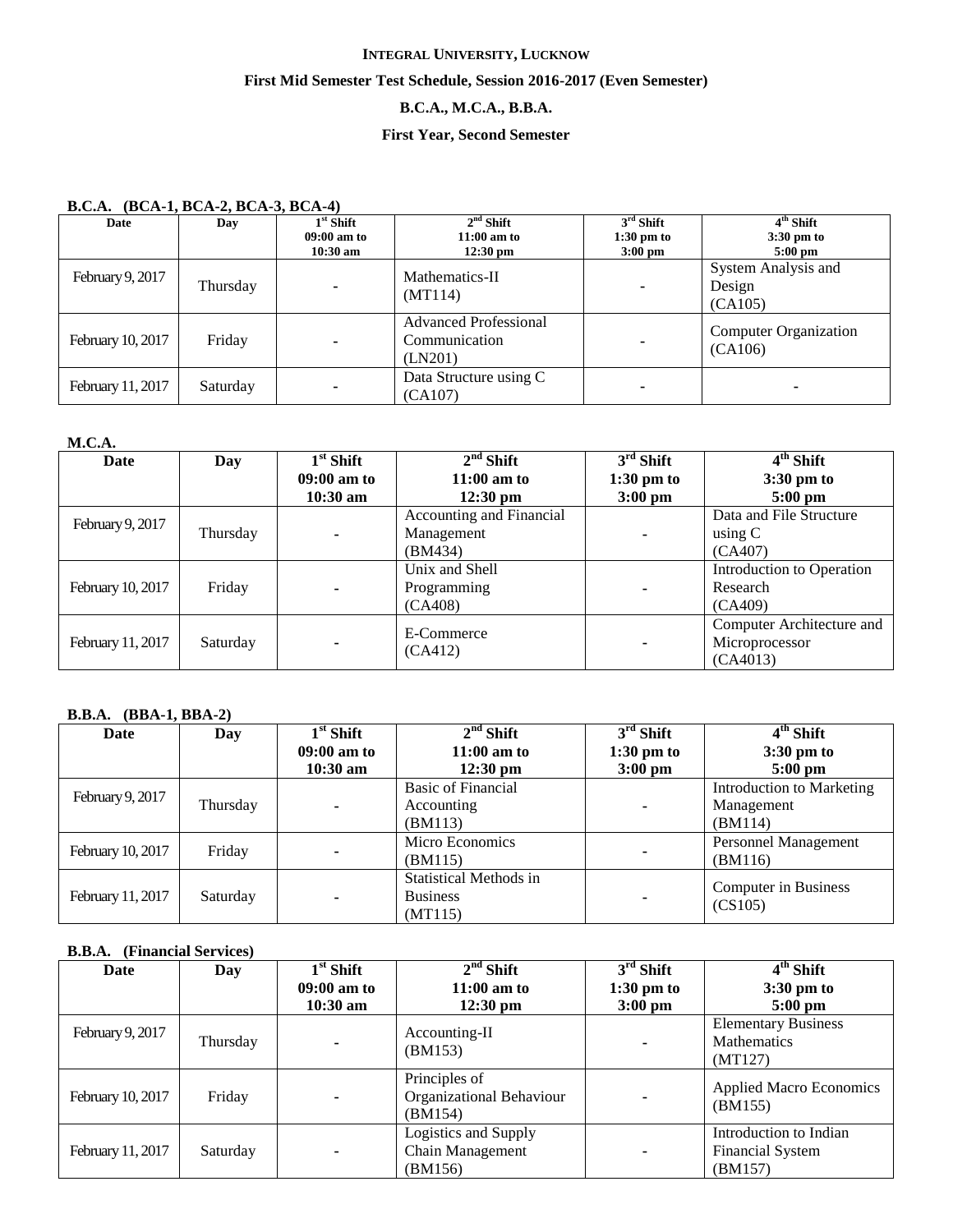# **B.Com., M.Com., M.B.A.**

# **First Year, Second Semester**

#### **B.Com. (Honours) (BCom-1, BCom-2)**

| Date              | Day      | $1st$ Shift   | $2nd$ Shift                  | $3rd$ Shift          | $4th$ Shift                |
|-------------------|----------|---------------|------------------------------|----------------------|----------------------------|
|                   |          | $09:00$ am to | $11:00$ am to                | $1:30 \text{ pm}$ to | $3:30$ pm to               |
|                   |          | $10:30$ am    | $12:30 \text{ pm}$           | $3:00$ pm            | $5:00 \text{ pm}$          |
| February 9, 2017  | Thursday |               | <b>Business Organization</b> |                      | <b>Business Statistics</b> |
|                   |          |               | (BM105)                      | ٠                    | (MT116)                    |
|                   |          |               | <b>Public Finance</b>        |                      | <b>Advance Accounting</b>  |
| February 10, 2017 | Friday   |               | (BM106)                      |                      | (BM107)                    |
|                   |          |               | Introduction to Business     |                      | Computerised Accounting    |
| February 11, 2017 | Saturday |               | Environment                  |                      |                            |
|                   |          |               | (BM108)                      |                      | (BM109)                    |

#### **M.Com.**

| Date              | Day      | $1st$ Shift   | $2nd$ Shift                                                                   | $3rd$ Shift          | $\overline{4^{th}}$ Shift                                     |
|-------------------|----------|---------------|-------------------------------------------------------------------------------|----------------------|---------------------------------------------------------------|
|                   |          | $09:00$ am to | $11:00$ am to                                                                 | $1:30 \text{ pm}$ to | $3:30 \text{ pm}$ to                                          |
|                   |          | $10:30$ am    | $12:30 \text{ pm}$                                                            | $3:00 \text{ pm}$    | $5:00 \text{ pm}$                                             |
| February 9, 2017  | Thursday |               | <b>Advance Corporate</b><br>Accounting – Theories<br>and Practices<br>(BM447) |                      | <b>Indirect Taxation</b><br>(BM448)                           |
| February 10, 2017 | Friday   |               | Advance Economic<br>Theory and Practices<br>(BM449)                           |                      | Labour Legislation<br>(BM450)                                 |
| February 11, 2017 | Saturday |               | International Trade<br>(BM451)                                                |                      | Computer Application in<br>Business and Accounting<br>(BM452) |

# **M.B.A. (MBA-1, MBA-2)**

| <b>Date</b>       | Day      | $1st$ Shift               | $2nd$ Shift                | $3rd$ Shift       | 4 <sup>th</sup> Shift        |
|-------------------|----------|---------------------------|----------------------------|-------------------|------------------------------|
|                   |          | $09:00$ am to             | $11:00$ am to              | $1:30$ pm to      | 3:30 pm to                   |
|                   |          | 10:30 am                  | $12:30 \text{ pm}$         | $3:00$ pm         | 5:00 pm                      |
|                   |          |                           | <b>Business Research</b>   |                   | Financial                    |
| February 9, 2017  | Thursday |                           | Methods                    |                   | Management                   |
|                   |          |                           | (BM406)                    |                   | (BM407)                      |
|                   |          |                           | Organizational             |                   | Production and               |
| February 10, 2017 | Friday   |                           | Behavior                   |                   | Operations                   |
|                   |          |                           | (BM408)                    |                   | Management                   |
|                   |          |                           |                            |                   | (BM409)                      |
|                   |          |                           | Retail Management          |                   | Sales Management             |
|                   |          |                           | (BM413)                    |                   | (BM412)                      |
|                   |          |                           | Capital & Money            |                   | <b>International Finance</b> |
| February 11, 2017 | Saturday |                           | Market                     |                   | (BM415)                      |
|                   |          |                           | (BM414)                    |                   | Training                     |
|                   |          |                           | <b>Industrial Relation</b> |                   | Methodology                  |
|                   |          |                           | (BM419)                    |                   | (BM420)                      |
|                   |          | Marketing of Services     |                            | Consumer          |                              |
|                   |          | (BM411)                   |                            | Behaviour         |                              |
|                   |          | Merchant Banking and      |                            | (BM410)           |                              |
|                   |          | <b>Financial Services</b> |                            | Security Analysis |                              |
| February 13, 2017 | Monday   | (BM416)                   |                            | and Portfolio     |                              |
|                   |          | Corporate                 |                            | Management        |                              |
|                   |          | Compensation              |                            | (BM417)           |                              |
|                   |          | Strategy                  |                            | Organization      |                              |
|                   |          | (BM418)                   |                            | Development       |                              |
|                   |          |                           |                            | (BM421)           |                              |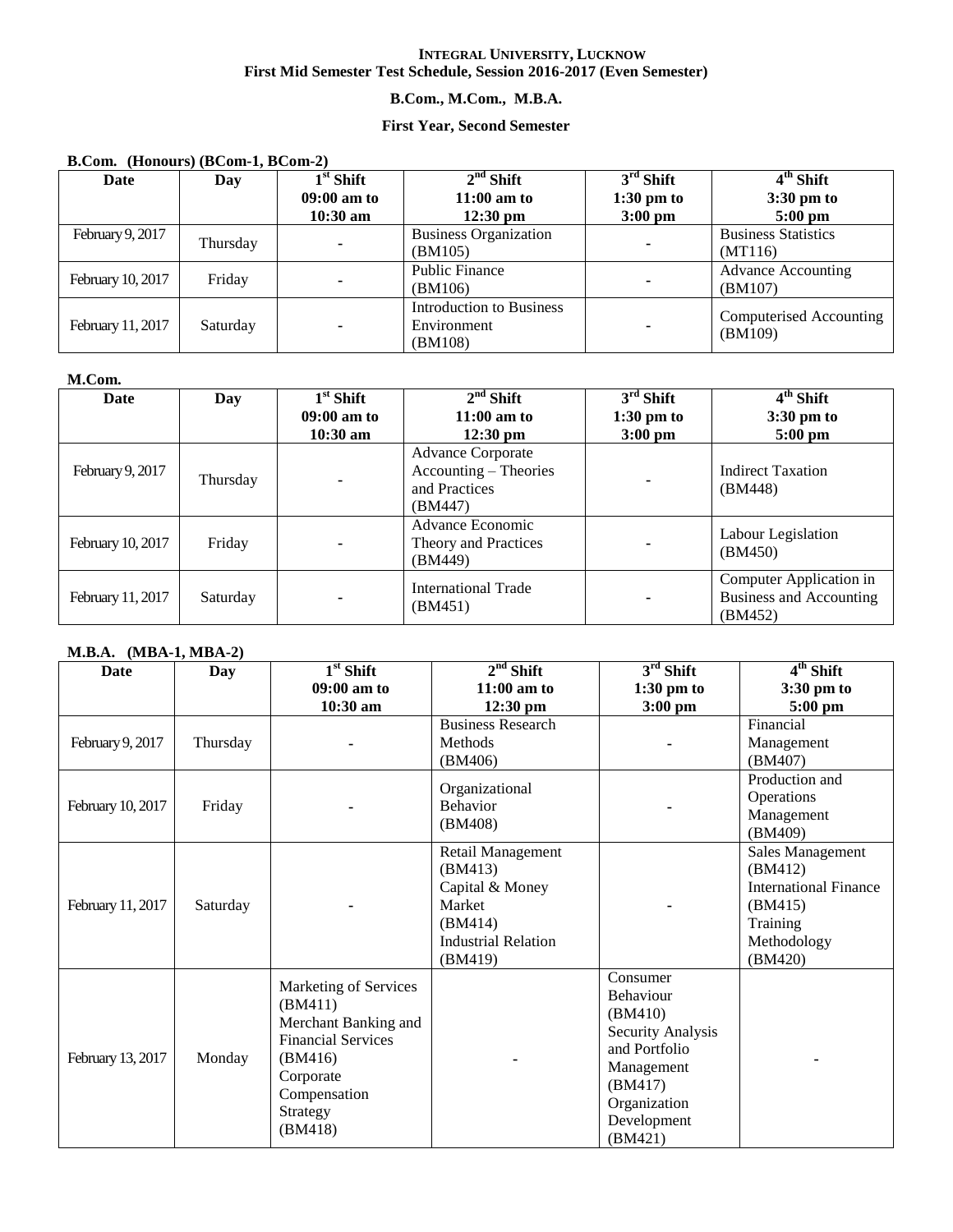#### **INTEGRAL UNIVERSITY, LUCKNOW First Mid Semester Test Schedule, Session 2016-2017 (Even Semester) B.Sc. Biotechnology, Life Sciences, Industrial Chemistry, PMC, PME First Year, Second Semester**

#### **B.Sc.. (HONS.) Biotechnology**

| Date              | --<br>Day | $1st$ Shift   | $2nd$ Shift                            | $3rd$ Shift          | 4 <sup>th</sup> Shift                      |
|-------------------|-----------|---------------|----------------------------------------|----------------------|--------------------------------------------|
|                   |           | $09:00$ am to | $11:00$ am to                          | $1:30 \text{ pm to}$ | $3:30 \text{ pm}$ to                       |
|                   |           | $10:30$ am    | $12:30 \text{ pm}$                     | $3:00 \text{ pm}$    | $5:00$ pm                                  |
|                   |           |               | Fundamental of Organic                 |                      | Fundamental of                             |
| February 9, 2017  | Thursday  |               | Chemistry                              | ۰                    | Environmental                              |
|                   |           |               | (CH114)                                |                      | Studies (ES-115)                           |
| February 10, 2017 | Friday    |               | Animal Science<br>(BS111)              | $\blacksquare$       | Fundamentals of<br>Biochemistry<br>(BS112) |
| February 11, 2017 | Saturday  |               | Fundamental of Microbiology<br>(BS113) |                      | ۰                                          |

#### **B.Sc.. Life Science**

| Date              | Day      | $1st$ Shift   | $2nd$ Shift                        | $3rd$ Shift          | $4th$ Shift        |
|-------------------|----------|---------------|------------------------------------|----------------------|--------------------|
|                   |          | $09:00$ am to | $11:00$ am to                      | $1:30 \text{ pm to}$ | 3:30 pm to         |
|                   |          | $10:30$ am    | $12:30 \text{ pm}$                 | $3:00 \text{ pm}$    | $5:00 \text{ pm}$  |
| February 9, 2017  |          | Thursday      | Fundamental of Organic             |                      | Fundamental of     |
|                   |          |               | Chemistry                          | ۰                    | Environmental      |
|                   |          |               | (CH114)                            |                      | Studies (ES-115)   |
|                   |          |               | <b>Plant Diversity</b>             |                      | Animal Diversity-I |
| February 10, 2017 | Friday   |               | (BS131)                            | ۰                    | (BS132)            |
|                   |          |               | <b>Fundamental of Microbiology</b> |                      |                    |
| February 11, 2017 | Saturday |               | (BS113)                            |                      | $\blacksquare$     |

#### **B.Sc.. (HONS.) Industrial Chemistry**

| Date              | Day      | $1st$ Shift   | $2nd$ Shift               | $3rd$ Shift          | $4th$ Shift            |
|-------------------|----------|---------------|---------------------------|----------------------|------------------------|
|                   |          | $09:00$ am to | $11:00$ am to             | $1:30 \text{ pm}$ to | $3:30 \text{ pm}$ to   |
|                   |          | $10:30$ am    | $12:30 \text{ pm}$        | $3:00$ pm            | $5:00 \text{ pm}$      |
| February 9, 2017  | Thursday |               | <b>Basics of Computer</b> |                      | Environmental          |
|                   |          |               | $(CS-110)$                |                      | Pollution (CH-107)     |
| February 10, 2017 | Friday   |               | Physical Chemistry -II    |                      | Inorganic Chemistry II |
|                   |          |               | $(CH-108)$                | ۰                    | $(CH-109)$             |
|                   |          |               | Organic Chemistry -II     |                      |                        |
| February 11, 2017 | Saturday |               | $(CH-110)$                |                      |                        |

## **B.Sc. (PMC) Physics, Mathematics, Computer**

| Date              | Day      | $1st$ Shift   | $2nd$ Shift                   | $3rd$ Shift          | $4th$ Shift          |
|-------------------|----------|---------------|-------------------------------|----------------------|----------------------|
|                   |          | $09:00$ am to | $11:00$ am to                 | $1:30 \text{ pm}$ to | $3:30 \text{ pm}$ to |
|                   |          | $10:30$ am    | $12:30 \text{ pm}$            | $3:00$ pm            | $5:00$ pm            |
| February 9, 2017  |          | Thursday      | Fundamentals of               |                      | Physical Optics and  |
|                   |          |               | <b>Environmental Science</b>  | ۰                    | Lasers               |
|                   |          |               | (ES115)                       |                      | (PY108)              |
|                   | Friday   |               | Programming in C              |                      | Vector Analysis and  |
| February 10, 2017 |          |               | (CS116)                       | ۰                    | Geometry (MT123)     |
| February 11, 2017 | Saturday |               | <b>Differential Equations</b> |                      |                      |
|                   |          |               | (MT124)                       |                      |                      |

#### **B.Sc. (PME) Physics, Mathematics, Electronics**

| Date              | Day      | $1st$ Shift   | $2nd$ Shift                   | $3rd$ Shift              | $4th$ Shift          |
|-------------------|----------|---------------|-------------------------------|--------------------------|----------------------|
|                   |          | $09:00$ am to | $11:00$ am to                 | $1:30 \text{ pm}$ to     | $3:30 \text{ pm}$ to |
|                   |          | $10:30$ am    | $12:30 \text{ pm}$            | $3:00 \text{ pm}$        | $5:00$ pm            |
| February 9, 2017  |          |               | Fundamentals of               |                          | Physical Optics and  |
|                   | Thursday |               | <b>Environmental Science</b>  | $\overline{\phantom{0}}$ | Lasers               |
|                   |          |               | (ES115)                       |                          | (PY108)              |
|                   | Friday   |               | Switch Theory & Logic Design  |                          | Vector Analysis and  |
| February 10, 2017 |          |               | (EC123)                       |                          | Geometry (MT123)     |
|                   |          |               | <b>Differential Equations</b> |                          |                      |
| February 11, 2017 | Saturday |               | (MT124)                       |                          |                      |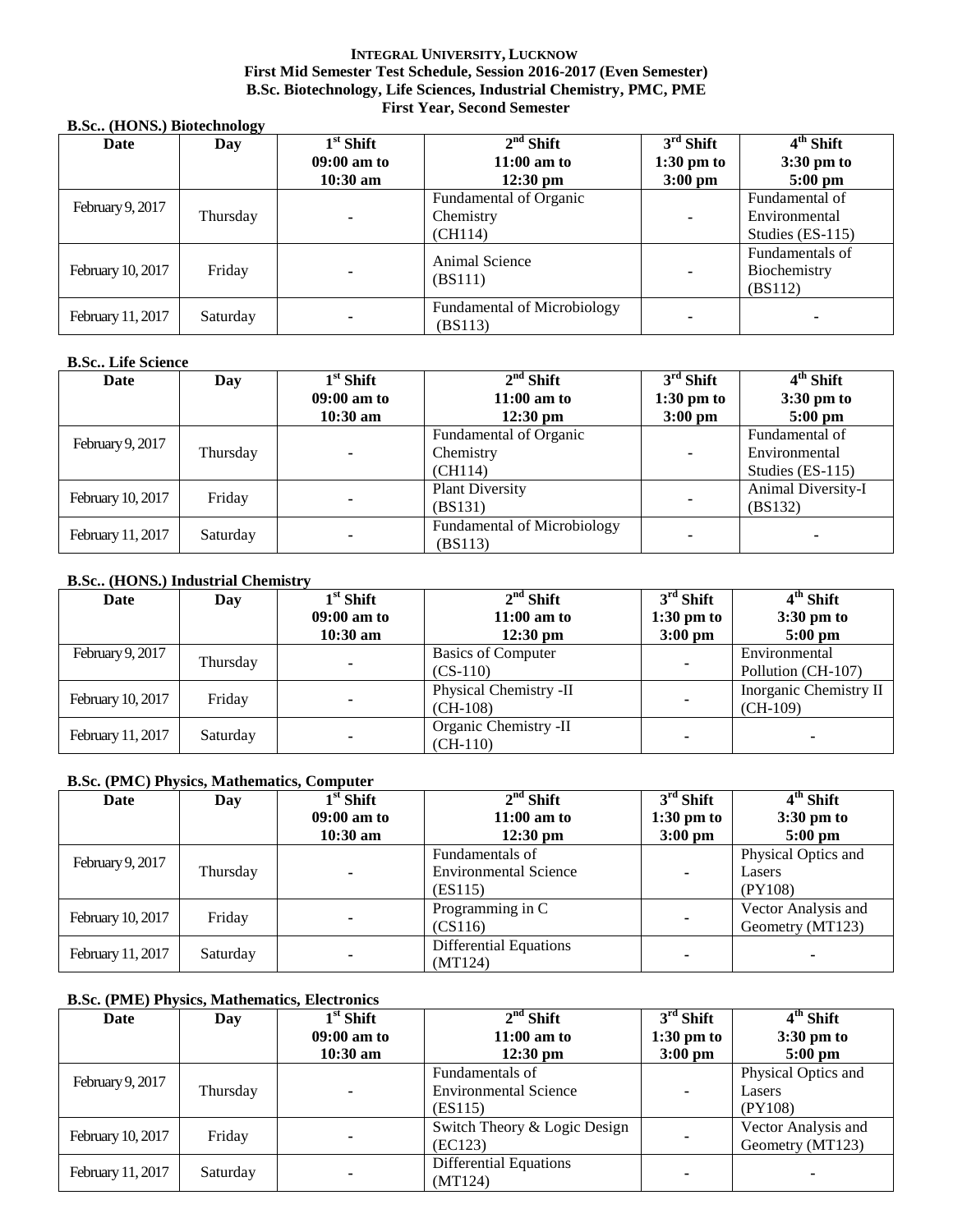# **M.Sc. Biotechnology, Microbiology, Biochemistry**

# **First Year, Second Semester**

#### **M. Sc. Biotechnology**

| Date              | ⊷<br>Day | $1st$ Shift | $2nd$ Shift                                                                                                                 | $3rd$ Shift          | $4th$ Shift                                       |
|-------------------|----------|-------------|-----------------------------------------------------------------------------------------------------------------------------|----------------------|---------------------------------------------------|
|                   |          | 09:00 am to | $11:00$ am to                                                                                                               | $1:30 \text{ pm to}$ | $3:30 \text{ pm}$ to                              |
|                   |          | $10:30$ am  | $12:30$ pm                                                                                                                  | $3:00$ pm            | $5:00$ pm                                         |
| February 9, 2017  | Thursday |             | Gene Expression & Regulation<br>(BS411)                                                                                     | ۰                    | Enzymology &<br><b>Enzyme Kinetics</b><br>(BS412) |
| February 10, 2017 | Friday   |             | Metabolism & Bioengertics<br>(BS413)                                                                                        |                      | Microbiology<br>(BS414)                           |
| February 11, 2017 | Saturday |             | <b>Molecular Genetics</b><br>(BS415)<br><b>Environmental Biology</b><br>(BS416)<br><b>Pharmaceutical Biology</b><br>(BS417) | ٠                    |                                                   |

#### **M. Sc. Microbiology**

| Date              | Day      | $1st$ Shift   | $2nd$ Shift                                        | $3rd$ Shift          | $4th$ Shift                                                                         |
|-------------------|----------|---------------|----------------------------------------------------|----------------------|-------------------------------------------------------------------------------------|
|                   |          | $09:00$ am to | $11:00$ am to                                      | $1:30 \text{ pm}$ to | $3:30 \text{ pm}$ to                                                                |
|                   |          | $10:30$ am    | $12:30 \text{ pm}$                                 | $3:00$ pm            | $5:00$ pm                                                                           |
| February 9, 2017  | Thursday |               | Microbial Metabolism<br>(BS451)                    | $\blacksquare$       | Microbial Diversity<br>(BS454)<br>Enzymology &<br><b>Enzyme Kinetics</b><br>(BS412) |
| February 10, 2017 | Friday   |               | Molecular Biology<br>(BS452)                       |                      | Industrial<br>Microbiology $\&$<br>Fermentation<br>Technology<br>(BS453)            |
| February 11, 2017 | Saturday |               | <b>Bioinformatics and Biostatistics</b><br>(MT412) |                      |                                                                                     |

#### **M. Sc. Biochemistry**

| Date              | Day      | $1st$ Shift   | $2nd$ Shift                                                                                                                 | $3rd$ Shift          | $4th$ Shift                                       |
|-------------------|----------|---------------|-----------------------------------------------------------------------------------------------------------------------------|----------------------|---------------------------------------------------|
|                   |          | $09:00$ am to | $11:00$ am to                                                                                                               | $1:30 \text{ pm}$ to | 3:30 pm to                                        |
|                   |          | $10:30$ am    | $12:30$ pm                                                                                                                  | $3:00$ pm            | $5:00$ pm                                         |
| February 9, 2017  | Thursday |               | Gene Expression & Regulation<br>(BS411)                                                                                     |                      | Enzymology &<br><b>Enzyme Kinetics</b><br>(BS412) |
| February 10, 2017 | Friday   |               | Metabolism & Bioengertics<br>(BS413)                                                                                        |                      | Cytology & Cell<br>Signalling<br>(BS431)          |
| February 11, 2017 | Saturday |               | <b>Molecular Genetics</b><br>(BS415)<br><b>Environmental Biology</b><br>(BS416)<br><b>Pharmaceutical Biology</b><br>(BS417) |                      |                                                   |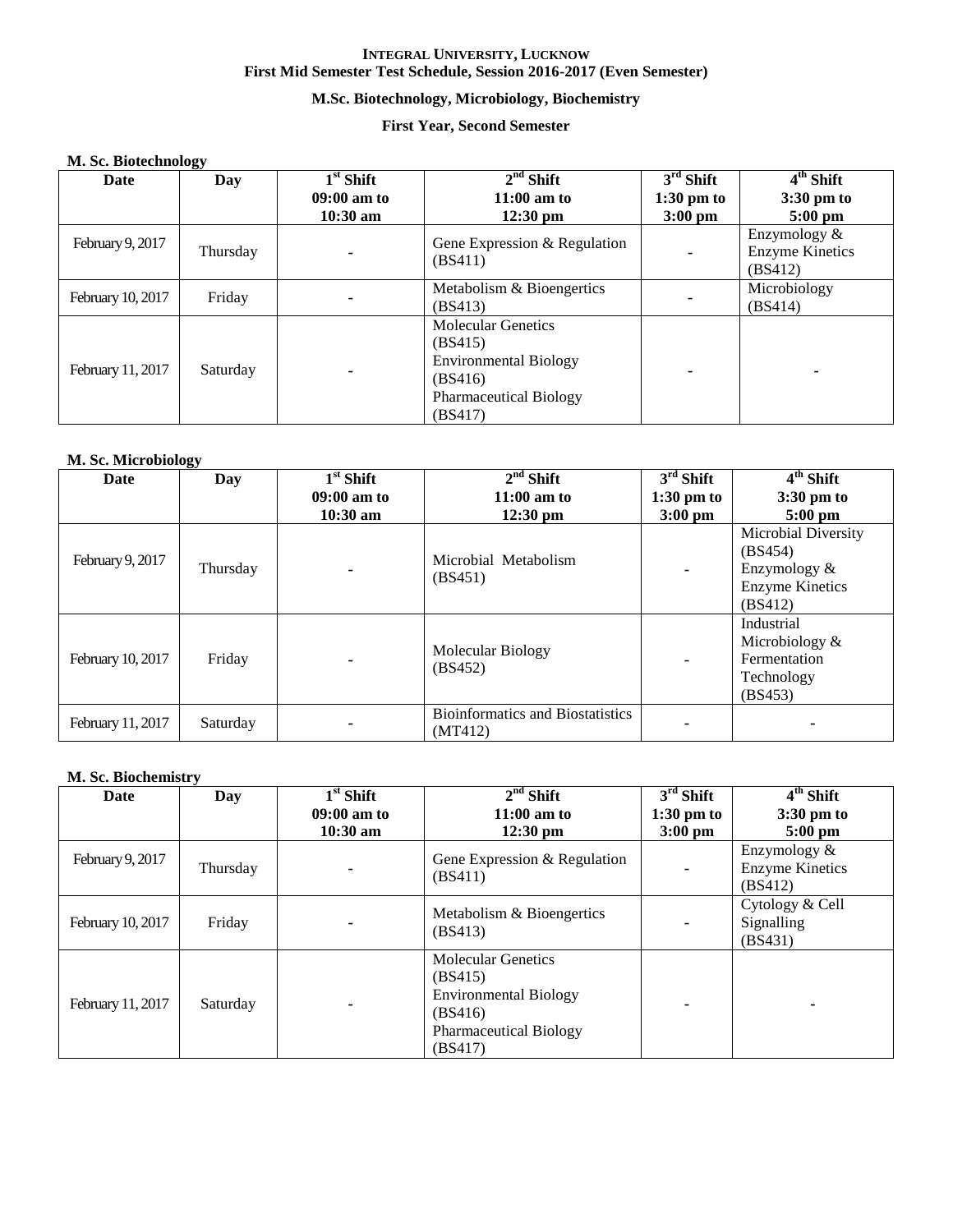# **M.Sc. Physics, Industrial Chemistry, Mathematics**

## **First Year, Second Semester**

#### **M. Sc. Physics**

| Date              | Day      | $1st$ Shift   | $2nd$ Shift                                | $3rd$ Shift          | $4th$ Shift                                       |
|-------------------|----------|---------------|--------------------------------------------|----------------------|---------------------------------------------------|
|                   |          | $09:00$ am to | $11:00$ am to                              | $1:30 \text{ pm}$ to | $3:30 \text{ pm}$ to                              |
|                   |          | $10:30$ am    | $12:30 \text{ pm}$                         | $3:00 \text{ pm}$    | $5:00 \text{ pm}$                                 |
| February 9, 2017  | Thursday |               | <b>Quantum Mechanics -II</b><br>(PY407)    | -                    | Electromagnetic Theory<br>(PY408)                 |
| February 10, 2017 | Friday   |               | <b>Condensed Matter Physics</b><br>(PY409) |                      | <b>Nuclear and Particle</b><br>Physics<br>(PY410) |
| February 11, 2017 | Saturday |               | Digital Electronics<br>(PY411)             |                      |                                                   |

#### **M. Sc. Industrial Chemistry**

| <b>Date</b>       | Day      | $1st$ Shift   | $2nd$ Shift                                        | $\overline{3^{rd}}$ Shift | $4th$ Shift                                                                               |
|-------------------|----------|---------------|----------------------------------------------------|---------------------------|-------------------------------------------------------------------------------------------|
|                   |          | $09:00$ am to | $11:00$ am to                                      | $1:30 \text{ pm to}$      | $3:30 \text{ pm}$ to                                                                      |
|                   |          | $10:30$ am    | $12:30 \text{ pm}$                                 | $3:00 \text{ pm}$         | $5:00 \text{ pm}$                                                                         |
| February 9, 2017  | Thursday |               | Heavy & Fine Chemicals<br>$(CH-407)$               |                           | Modern Instrumental<br>Methods of Analysis &<br>Computational<br>Techniques<br>$(CH-408)$ |
| February 10, 2017 | Friday   |               | <b>Chemistry of Natural Products</b><br>$(CH-409)$ |                           | Corrosion, Lubrication<br>and Paint Technology<br>$(CH-410)$                              |
| February 11, 2017 | Saturday |               | <b>Pharmaceutical Chemistry</b><br>$(CH-411)$      |                           |                                                                                           |

#### **M. Sc. Mathematics**

| Date              | Day      | $1st$ Shift   | $2nd$ Shift                                      | $3rd$ Shift          | 4 <sup>th</sup> Shift                                                      |
|-------------------|----------|---------------|--------------------------------------------------|----------------------|----------------------------------------------------------------------------|
|                   |          | $09:00$ am to | $11:00$ am to                                    | $1:30 \text{ pm}$ to | 3:30 pm to                                                                 |
|                   |          | $10:30$ am    | $12:30 \text{ pm}$                               | $3:00 \text{ pm}$    | $5:00$ pm                                                                  |
| February 9, 2017  | Thursday |               | Differential Geometry -I<br>(MT413)              |                      | Problem Solving and<br><b>Computer Programming</b><br>Through C<br>(MT417) |
| February 10, 2017 | Friday   |               | <b>Numerical Analysis</b><br>(MT415)             |                      | Linear Algebra<br>(MT416)                                                  |
| February 11, 2017 | Saturday |               | <b>Partial Differential Equations</b><br>(MT414) |                      |                                                                            |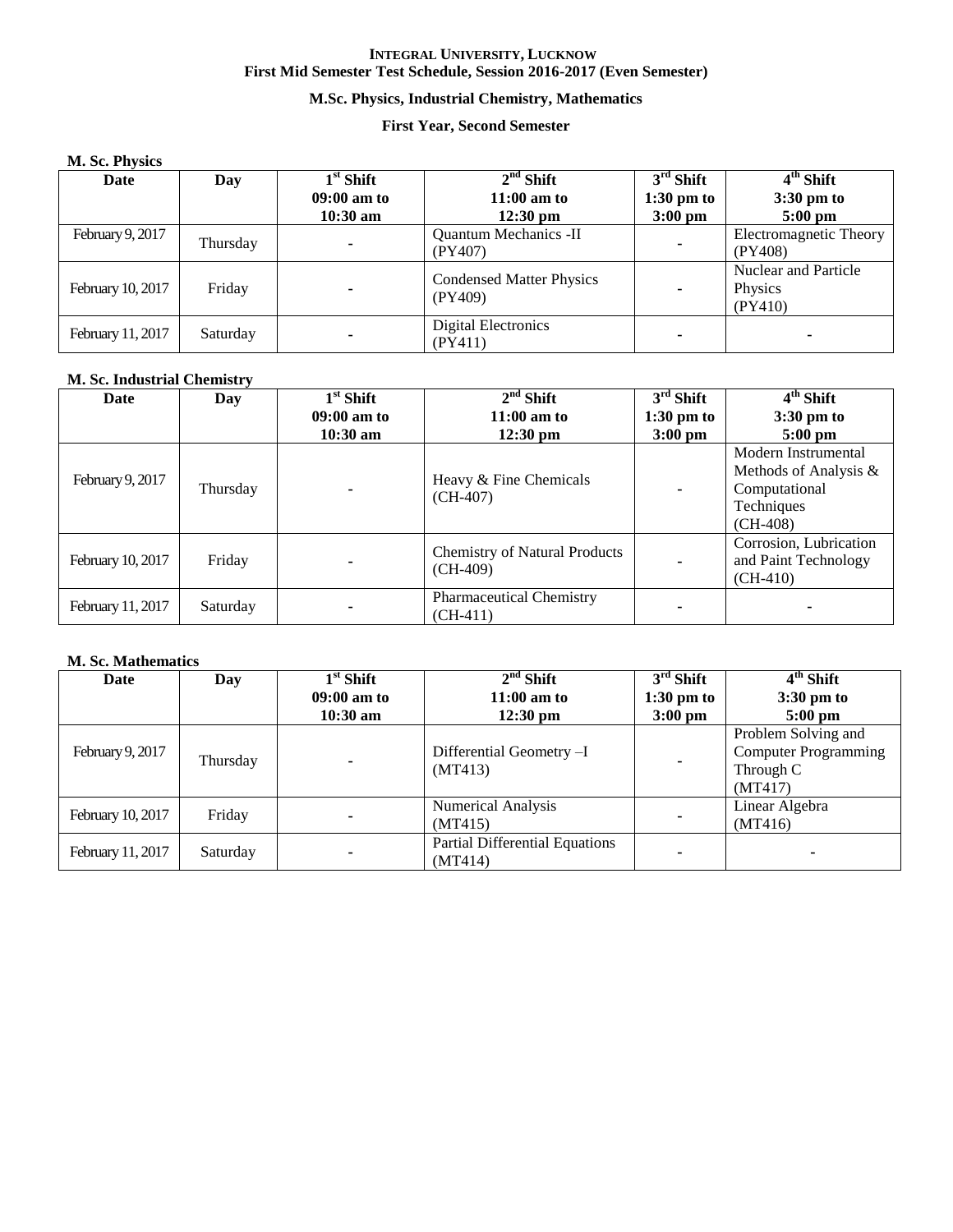## **M. Tech. Biotechnology, Bioinformatics, Production & Industrial Engineering, Electronics Circuit & System**

# **First Year, Second Semester (Full Time)**

| M. Tech. Biotechnology |          |                                          |                                            |                                                  |                                                                                                                                                             |  |  |
|------------------------|----------|------------------------------------------|--------------------------------------------|--------------------------------------------------|-------------------------------------------------------------------------------------------------------------------------------------------------------------|--|--|
| Date                   | Day      | $1st$ Shift<br>09:00 am to<br>$10:30$ am | $2nd$ Shift<br>$11:00$ am to<br>$12:30$ pm | $3rd$ Shift<br>$1:30 \text{ pm to}$<br>$3:00$ pm | $4th$ Shift<br>$3:30 \text{ pm}$ to<br>$5:00$ pm                                                                                                            |  |  |
| February 9, 2017       | Thursday |                                          | <b>Fermentation Technology</b><br>(BE507)  |                                                  | Downstream Processing<br>(BE508)                                                                                                                            |  |  |
| February 10, 2017      | Friday   |                                          | Genetic Engineering<br>(BE509)             |                                                  | Nano Biotechnology<br>(BE512)<br>Plant Cell Technology<br>(BE513)<br>Pharmaceutical<br>Biotechnology<br>(BE514)<br><b>Bioreactor Engineering</b><br>(BE515) |  |  |
| February 11, 2017      | Saturday |                                          | Enzyme Engineering<br>(BE510)              |                                                  |                                                                                                                                                             |  |  |

#### **M. Tech. Bioinformatics**

| Date              | Day      | $1st$ Shift   | $2nd$ Shift                  | $3rd$ Shift          | 4 <sup>th</sup> Shift |
|-------------------|----------|---------------|------------------------------|----------------------|-----------------------|
|                   |          | $09:00$ am to | $11:00$ am to                | $1:30 \text{ pm}$ to | 3:30 pm to            |
|                   |          | $10:30$ am    | $12:30 \text{ pm}$           | $3:00 \text{ pm}$    | $5:00$ pm             |
|                   |          |               | <b>Biomolecular Modeling</b> |                      | Sequence Analysis     |
| February 9, 2017  | Thursday |               | and Simukation               |                      | Phylogenetics         |
|                   |          |               | (BE525)                      |                      | (BE528)               |
|                   |          |               | Algorithms in Molecular      |                      |                       |
| February 10, 2017 | Friday   |               | <b>Biology</b>               |                      |                       |
|                   |          |               | (BE526)                      |                      |                       |
|                   |          |               | Database Management          |                      |                       |
| February 11, 2017 | Saturday |               | System                       |                      |                       |
|                   |          |               | (CS513)                      |                      |                       |

#### **M. Tech. Production & Industrial Engineering**

| Date              | Day      | $1st$ Shift   | $2nd$ Shift                                    | $3rd$ Shift              | 4 <sup>th</sup> Shift                      |
|-------------------|----------|---------------|------------------------------------------------|--------------------------|--------------------------------------------|
|                   |          | $09:00$ am to | $11:00$ am to                                  | $1:30$ pm to             | $3:30 \text{ pm}$ to                       |
|                   |          | $10:30$ am    | $12:30 \text{ pm}$                             | $3:00 \text{ pm}$        | $5:00 \text{ pm}$                          |
| February 9, 2017  | Thursday |               | <b>Work Science</b><br>(ME506)                 | $\overline{\phantom{a}}$ | <b>Total Quality Management</b><br>(ME507) |
| February 10, 2017 | Friday   |               | Plant Layout & Material<br>Handling<br>(ME508) |                          |                                            |
| February 11, 2017 | Saturday |               | Production Engineering<br>(ME509)              |                          |                                            |

# **M. Tech. Electronics Circuit & System**

| Date              | Day      | $1st$ Shift   | $2nd$ Shift              | $3rd$ Shift       | $4th$ Shift          |
|-------------------|----------|---------------|--------------------------|-------------------|----------------------|
|                   |          | $09:00$ am to | $11:00$ am to            | $1:30$ pm to      | $3:30 \text{ pm}$ to |
|                   |          | $10:30$ am    | $12:30 \text{ pm}$       | $3:00 \text{ pm}$ | $5:00$ pm            |
| February 9, 2017  |          |               | <b>VLSI</b> Design       |                   | Analog MOS Circuits  |
|                   | Thursday |               | (EC506)                  |                   | (EC507)              |
|                   | Friday   |               | ASIC Design & FPGA       |                   |                      |
| February 10, 2017 |          |               | (EC508)                  |                   | ۰                    |
|                   |          |               | Fault Modeling & Testing |                   |                      |
| February 11, 2017 | Saturday |               | of Electronics Circuits  |                   |                      |
|                   |          |               | (EC509)                  |                   |                      |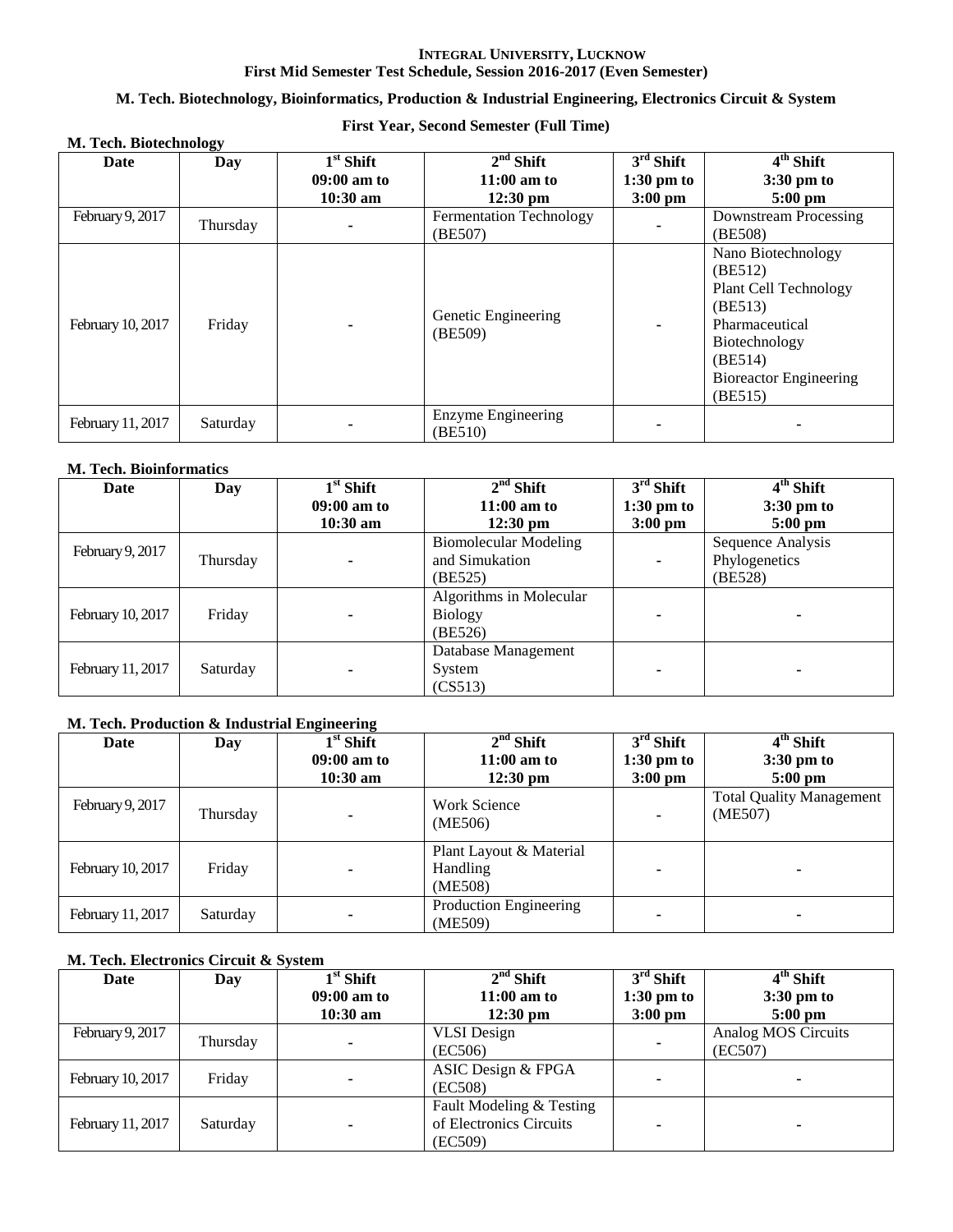#### **M. Tech. Construction Technology & Management, Structural Engineering, Renewable Energy Technology,**

# **Computer Science & Engineering**

#### **First Year, Second Semester (Full Time)**

#### **M. Tech. Construction Technology & Management**

| Date              | Day      | $1st$ Shift | $2nd$ Shift                      | $3rd$ Shift  | $4th$ Shift          |
|-------------------|----------|-------------|----------------------------------|--------------|----------------------|
|                   |          | 09:00 am to | $11:00$ am to                    | $1:30$ pm to | $3:30 \text{ pm}$ to |
|                   |          | $10:30$ am  | $12:30 \text{ pm}$               | $3:00$ pm    | $5:00$ pm            |
|                   |          |             | <b>Infrastructural Economics</b> |              | Corporate Law &      |
| February 9, 2017  | Thursday |             | $&$ Finance                      |              | Arbitration          |
|                   |          |             | (CE546)                          |              | (BM540)              |
|                   |          |             | Quality & Safety                 |              |                      |
| February 10, 2017 | Friday   |             | Management in                    |              |                      |
|                   |          |             | Construction                     |              |                      |
|                   |          |             | (CE547)                          |              |                      |
|                   |          |             | <b>Modern Construction</b>       |              |                      |
| February 11, 2017 | Saturday |             | Techniques                       |              |                      |
|                   |          |             | (CE548)                          |              |                      |

## **M. Tech. Structural Engineering**

| Date              | -<br>Day | $1st$ Shift   | $2nd$ Shift                                 | $3rd$ Shift          | $4th$ Shift                                                       |
|-------------------|----------|---------------|---------------------------------------------|----------------------|-------------------------------------------------------------------|
|                   |          | $09:00$ am to | $11:00$ am to                               | $1:30 \text{ pm}$ to | $3:30 \text{ pm}$ to                                              |
|                   |          | $10:30$ am    | $12:30 \text{ pm}$                          | $3:00$ pm            | $5:00 \text{ pm}$                                                 |
| February 9, 2017  | Thursday |               | <b>Structural Dynamics</b><br>(CE510)       |                      | Numerical Analysis and<br><b>Finite Element Method</b><br>(CE511) |
| February 10, 2017 | Friday   |               | <b>Advanced Steel Structures</b><br>(CE512) |                      |                                                                   |
| February 11, 2017 | Saturday |               | Theory of Plates and Shell<br>(CE513)       |                      |                                                                   |

#### **M. Tech Renewable Energy Technology**

| Date              | Day      | $1st$ Shift   | $2nd$ Shift                                                                         | $3rd$ Shift       | $4th$ Shift                                  |
|-------------------|----------|---------------|-------------------------------------------------------------------------------------|-------------------|----------------------------------------------|
|                   |          | $09:00$ am to | $11:00$ am to                                                                       | $1:30$ pm to      | $3:30 \text{ pm}$ to                         |
|                   |          | $10:30$ am    | $12:30 \text{ pm}$                                                                  | $3:00 \text{ pm}$ | $5:00 \text{ pm}$                            |
| February 9, 2017  | Thursday |               | SPV Technology,<br><b>Emerging Trends and</b><br><b>Future Prospects</b><br>(EC521) |                   | Energy Management and<br>Auditing<br>(ME541) |
| February 10, 2017 | Friday   |               | Wind Energy and Small<br><b>Hydropower Systems</b><br>(ME542)                       |                   |                                              |

# **M. Tech. Computer Science & Engineering**

| Date              | Day      | $1st$ Shift   | $2nd$ Shift             | $3rd$ Shift          | 4 <sup>th</sup> Shift      |
|-------------------|----------|---------------|-------------------------|----------------------|----------------------------|
|                   |          | $09:00$ am to | $11:00$ am to           | $1:30 \text{ pm}$ to | $3:30 \text{ pm}$ to       |
|                   |          | $10:30$ am    | $12:30 \text{ pm}$      | $3:00$ pm            | $5:00 \text{ pm}$          |
|                   |          |               | <b>Advance Computer</b> |                      | <b>Advance Distributed</b> |
| February 9, 2017  | Thursday |               | Architecture            | ٠                    | <b>Operating System</b>    |
|                   |          |               | (CS522)                 |                      | (CS520)                    |
| February 10, 2017 | Friday   |               | Applied Data Mining and |                      | Software Testing and       |
|                   |          |               | Warehousing             |                      | <b>Quality Management</b>  |
|                   |          | (CS530)       |                         | (CS524)              |                            |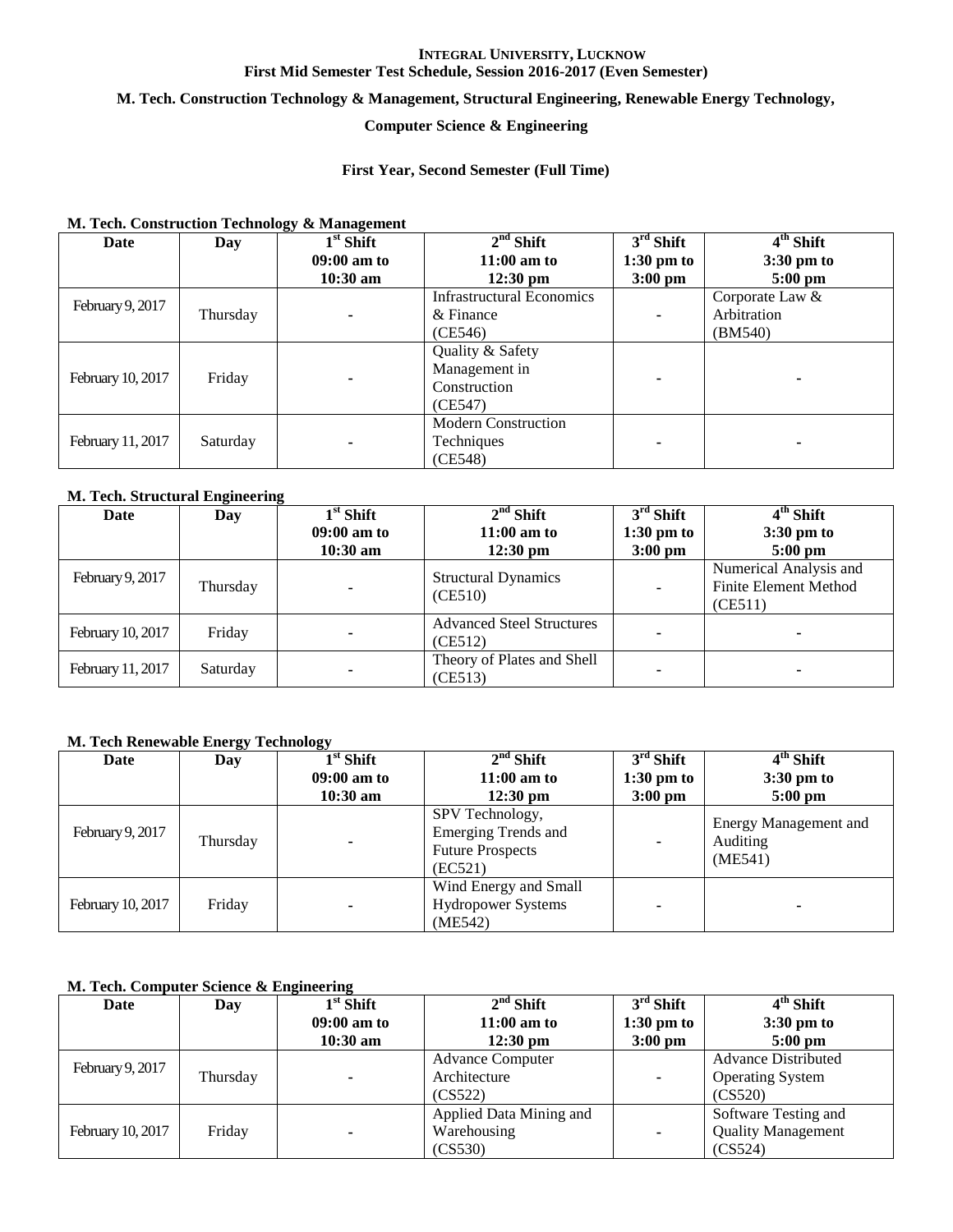## **First Mid Semester Test Schedule, Session 2016-2017 (Even Semester)**

# **B.Tech.**

#### **Second Year, Fourth Semester**

#### **B.Tech. Electronics & Communication Engg. Group: EC**

| Date              | Day      | œ<br>$1st$ Shift               | $2nd$ Shift              | $3rd$ Shift            | $\overline{4^{th}}$ Shift |
|-------------------|----------|--------------------------------|--------------------------|------------------------|---------------------------|
|                   |          | 09:00 am to                    | $11:00$ am to            | $1:30$ pm to           | 3:30 pm to                |
|                   |          | $10:30 \text{ am}$             | $12:30 \text{ pm}$       | $3:00 \text{ pm}$      | $5:00$ pm                 |
| February 9, 2017  | Thursday | <b>Programming Concepts</b>    |                          | Digital Electronics    |                           |
|                   |          | (EC208)                        | $\overline{\phantom{a}}$ | (EC209)                |                           |
|                   |          |                                |                          | Measurement and        |                           |
| February 10, 2017 | Friday   | Signals and Systems<br>(EC210) | ۰                        | Instruments            |                           |
|                   |          |                                |                          | (EC211)                |                           |
|                   |          | Semiconductor Material and     |                          | Management Concepts in |                           |
| February 11, 2017 | Saturday | <b>Power Devices</b>           |                          | Engineering            |                           |
|                   |          | (EC212)                        |                          | (BM227)                |                           |

#### **B.Tech. Electrical Engineering. Group: Electrical**

| Date              | Day      | $\overline{1}^{\rm st}$ Shift                     | $2nd$ Shift        | $3rd$ Shift                                                                                                                                                          | $\overline{4}^{\text{th}}$ Shift |
|-------------------|----------|---------------------------------------------------|--------------------|----------------------------------------------------------------------------------------------------------------------------------------------------------------------|----------------------------------|
|                   |          | $09:00$ am to                                     | $11:00$ am to      | $1:30$ pm to                                                                                                                                                         | $3:30 \text{ pm}$ to             |
|                   |          | $10:30$ am                                        | $12:30 \text{ pm}$ | $3:00$ pm                                                                                                                                                            | $5:00$ pm                        |
| February 9, 2017  |          | <b>Electro Mechanical Energy</b>                  |                    | <b>Electrical Measurement and</b>                                                                                                                                    |                                  |
|                   | Thursday | Conversion-II                                     |                    | <b>Measuring Instruments</b>                                                                                                                                         |                                  |
|                   |          | (EE211)                                           |                    | (EE209)                                                                                                                                                              |                                  |
| February 10, 2017 | Friday   | Signals System Analysis<br>(EE217)                |                    | <b>Electrical Engineering</b><br>Materials<br>(EE221)<br>Probability Foundations for<br><b>Electrical Engineers</b><br>(EE222)<br>OOPS in C <sup>++</sup><br>(CS205) |                                  |
| February 11, 2017 | Saturday | Numerical Analysis and<br>Applications<br>(EE213) |                    | Disaster Management<br>(ES202)                                                                                                                                       |                                  |

#### **B.Tech. Computer Science & Engineering Group : CSE-1, CSE-2, CSE-3**

| Date              | Day      | $1st$ Shift                                                                                     | $2nd$ Shift        | $3rd$ Shift                     | 4 <sup>th</sup> Shift |
|-------------------|----------|-------------------------------------------------------------------------------------------------|--------------------|---------------------------------|-----------------------|
|                   |          | 09:00 am to                                                                                     | $11:00$ am to      | $1:30$ pm to                    | $3:30 \text{ pm}$ to  |
|                   |          | $10:30 \text{ am}$                                                                              | $12:30 \text{ pm}$ | $3:00 \text{ pm}$               | $5:00$ pm             |
| February 9, 2017  | Thursday | <b>Mathematical Analysis</b>                                                                    |                    | <b>Computer Organization</b>    |                       |
|                   |          | (MT206)                                                                                         |                    | (CS213)                         |                       |
| February 10, 2017 | Friday   | <b>Elective-II</b><br><b>Advance Computer</b><br>Programming<br>(CS214)<br>Core Java<br>(CS215) | $\blacksquare$     | Software Engineering<br>(CS211) |                       |
| February 11, 2017 | Saturday | Database Management<br>System<br>(CS212)                                                        | ۰                  | Disaster Management<br>(ES202)  |                       |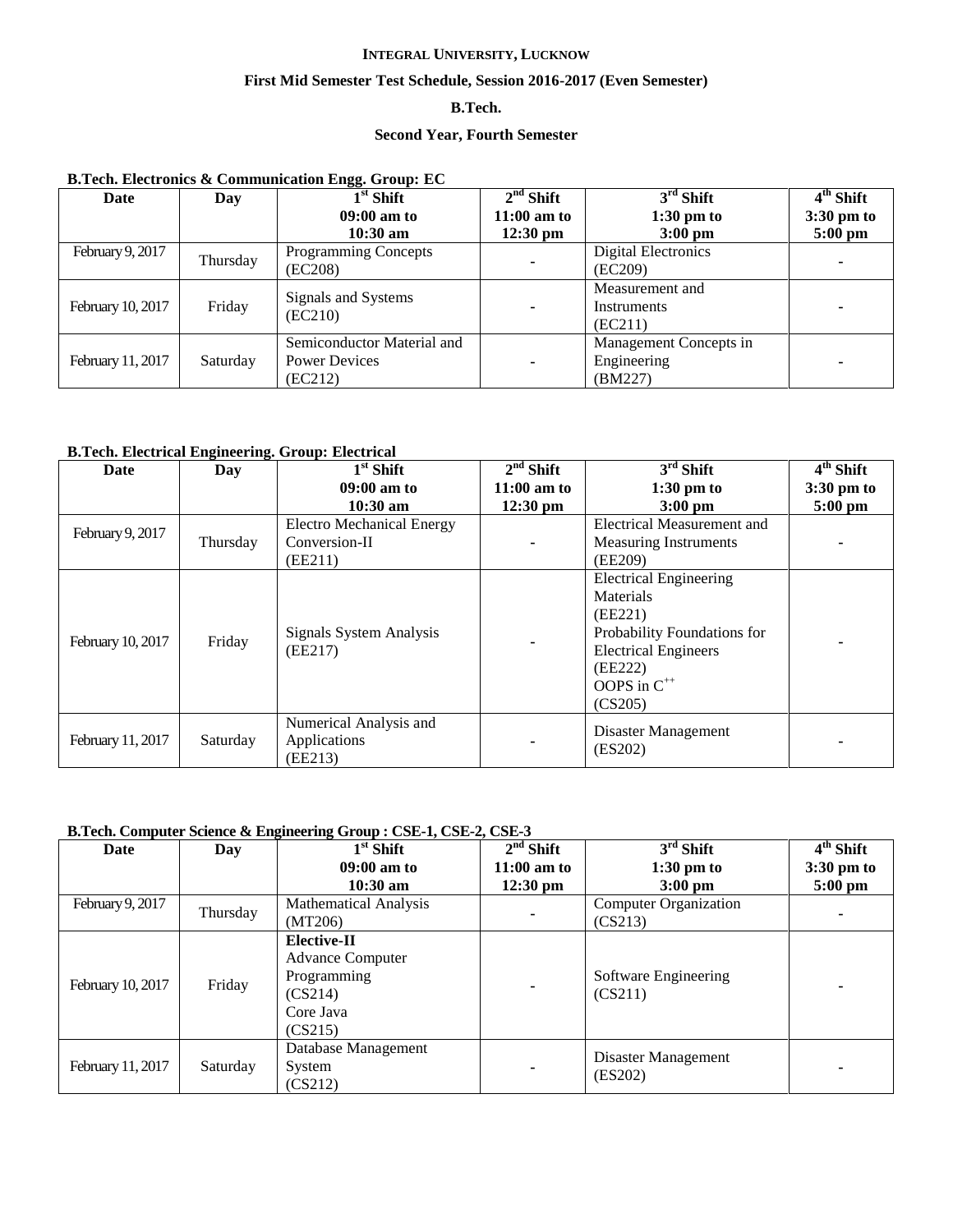## **First Mid Semester Test Schedule, Session 2016-2017 (Even Semester)**

# **B.Tech.,**

# **Second Year, Fourth Semester**

# **B.Tech. Mechanical Engineering Group: ME-1, ME-2, ME-3**

| Date              | Day      | $1st$ Shift                                                                         | $2nd$ Shift   | $3rd$ Shift                                      | $\overline{4}^{\text{th}}$ Shift |
|-------------------|----------|-------------------------------------------------------------------------------------|---------------|--------------------------------------------------|----------------------------------|
|                   |          | $09:00$ am to                                                                       | $11:00$ am to | $1:30$ pm to                                     | $3:30 \text{ pm}$ to             |
|                   |          | $10:30$ am                                                                          | $12:30$ pm    | $3:00$ pm                                        | $5:00$ pm                        |
| February 9, 2017  | Thursday | <b>Electric Machines</b><br>(EE223)<br>Laser Systems and<br>Applications<br>(EC219) | ۰             | Kinematics of Machines<br>(ME207)                |                                  |
| February 10, 2017 | Friday   | Manufacturing Science-I<br>(ME208)                                                  | ٠             | System and Automatic<br>Control<br>(EC217)       |                                  |
| February 11, 2017 | Saturday | Measurement, Metrology and<br>Control<br>(ME209)                                    | ٠             | Cyber Law and Information<br>Security<br>(CS203) |                                  |

# **B.Tech. Civil Engineering Group: CE-1, CE-2, CE-3**

| Date              | Day      | $1st$ Shift                 | $2nd$ Shift        | $3rd$ Shift                | $4th$ Shift          |
|-------------------|----------|-----------------------------|--------------------|----------------------------|----------------------|
|                   |          | $09:00$ am to               | $11:00$ am to      | $1:30 \text{ pm}$ to       | $3:30 \text{ pm}$ to |
|                   |          | $10:30$ am                  | $12:30 \text{ pm}$ | $3:00 \text{ pm}$          | $5:00$ pm            |
|                   |          | Computer based Numerical    |                    | Hydraulic and Hydraulic    |                      |
| February 9, 2017  | Thursday | Tech.                       | ۰                  | Machines                   |                      |
|                   |          | (MT205)                     |                    | (CE209)                    |                      |
| February 10, 2017 | Friday   | <b>Advance Surveying</b>    |                    | <b>Concrete Technology</b> |                      |
|                   |          | (CE210)                     | ۰                  | (CE211)                    |                      |
|                   |          | <b>Structure Analysis-I</b> |                    | Cyber Law and Information  |                      |
| February 11, 2017 | Saturday | (CE212)                     |                    | Security                   |                      |
|                   |          |                             |                    | (CS203)                    |                      |

#### **B.Tech. Biotechnology Group: BT**

| Date              | Day      | $1st$ Shift                     | $2nd$ Shift              | $3rd$ Shift                   | $4th$ Shift          |
|-------------------|----------|---------------------------------|--------------------------|-------------------------------|----------------------|
|                   |          | $09:00$ am to                   | $11:00$ am to            | $1:30$ pm to                  | $3:30 \text{ pm}$ to |
|                   |          | $10:30$ am                      | $12:30 \text{ pm}$       | $3:00$ pm                     | $5:00$ pm            |
| February 9, 2017  | Thursday | Immunology                      |                          | Enzymology                    |                      |
|                   |          | (BE207)                         |                          | (BE208)                       |                      |
|                   |          | Molecular Biology               |                          | Introduction to               |                      |
| February 10, 2017 | Friday   | (BE209)                         | ۰                        | <b>Bioinformatics</b>         |                      |
|                   |          |                                 |                          | (BE210)                       |                      |
|                   |          |                                 |                          | <b>Plant Biochemistry</b>     |                      |
|                   |          |                                 |                          | (BE213)                       |                      |
|                   | Saturday | <b>Heat Transfer Operations</b> |                          | <b>Clinical Biochemistry</b>  |                      |
| February 11, 2017 |          | (ME222)                         | $\overline{\phantom{a}}$ | (BE214)                       |                      |
|                   |          |                                 |                          | <b>Applied Thermodynamics</b> |                      |
|                   |          |                                 |                          | (BE215)                       |                      |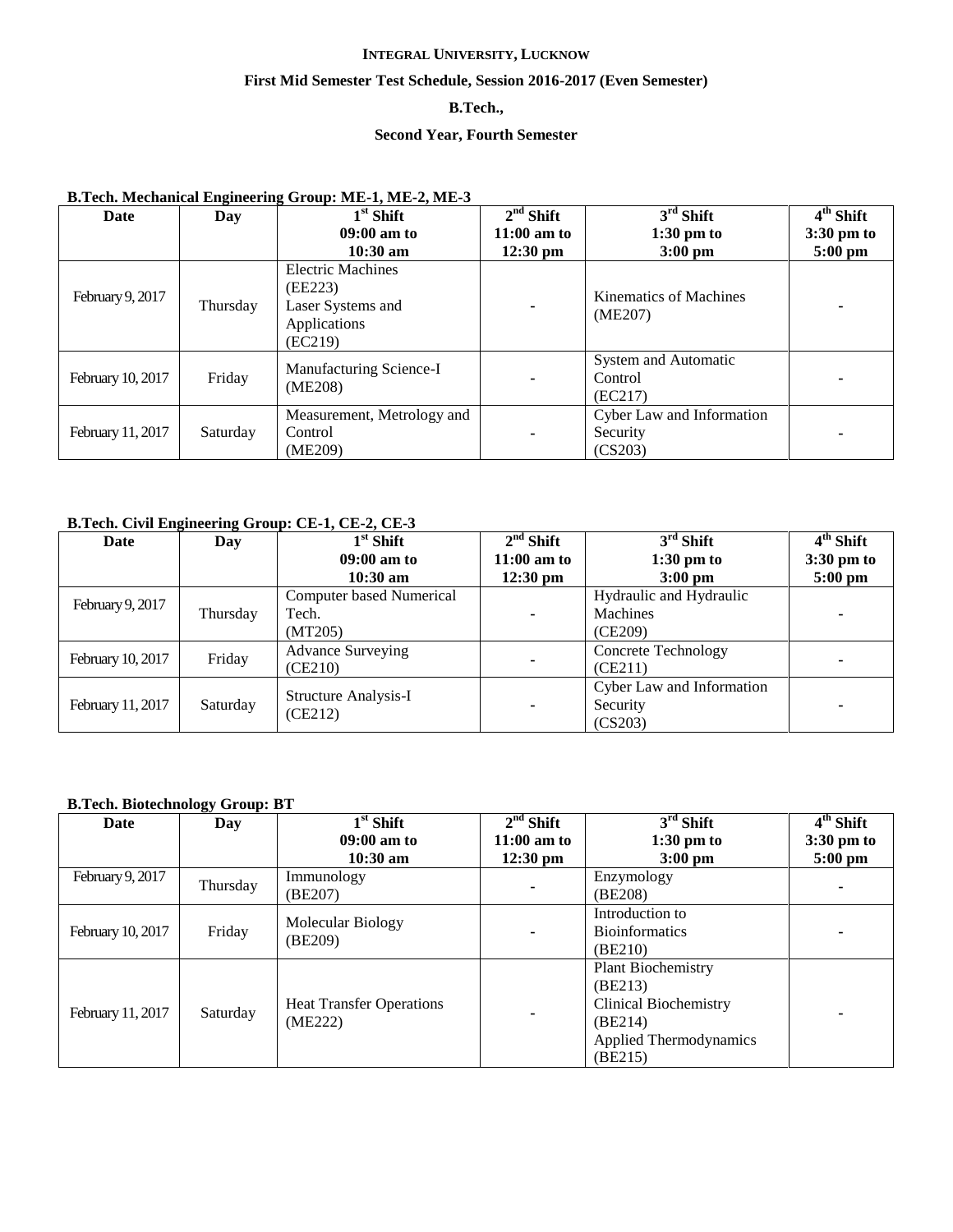## **First Mid Semester Test Schedule, Session 2016-2017 (Even Semester)**

# **B.Tech., B.C.A., M.C.A.**

# **Second Year, Fourth Semester**

| <b>B.Tech. Food Technology Group: FT</b> |          |                                                          |                    |                                                                |                      |  |  |
|------------------------------------------|----------|----------------------------------------------------------|--------------------|----------------------------------------------------------------|----------------------|--|--|
| Date                                     | Day      | $1st$ Shift                                              | $2nd$ Shift        | $3rd$ Shift                                                    | $4th$ Shift          |  |  |
|                                          |          | $09:00$ am to                                            | $11:00$ am to      | $1:30$ pm to                                                   | $3:30 \text{ pm}$ to |  |  |
|                                          |          | $10:30$ am                                               | $12:30 \text{ pm}$ | $3:00$ pm                                                      | $5:00$ pm            |  |  |
| February 9, 2017                         | Thursday | Food Informatics<br>(BE237)                              | $\blacksquare$     | Principles of Food<br>Preservation and Processing<br>(BE239)   |                      |  |  |
| February 10, 2017                        | Friday   | Foot Engineering-II<br>(BE238)                           | ۰                  | Dairy Technology<br>(BE242)                                    |                      |  |  |
| February 11, 2017                        | Saturday | <b>Energy Utilization in Food</b><br>Industry<br>(BE240) | $\blacksquare$     | <b>Industrial Fuels and Process</b><br>Calculations<br>(BE241) |                      |  |  |

#### **B.C.A. Group: BCA-1, BCA-2, BCA-3**

| Date              | Day      | $\overline{1}^{\rm st}$ Shift                                                        | $2nd$ Shift        | $3rd$ Shift                                                                                                | 4 <sup>th</sup> Shift |
|-------------------|----------|--------------------------------------------------------------------------------------|--------------------|------------------------------------------------------------------------------------------------------------|-----------------------|
|                   |          | $09:00$ am to                                                                        | $11:00$ am to      | $1:30$ pm to                                                                                               | $3:30 \text{ pm}$ to  |
|                   |          | $10:30$ am                                                                           | $12:30 \text{ pm}$ | $3:00$ pm                                                                                                  | $5:00$ pm             |
| February 9, 2017  | Thursday | Elective-II<br><b>Discrete Mathematics</b><br>(CA208)<br>Data Compression<br>(CA209) |                    | <b>Elective-III</b><br>Software Engg. And Project<br>Management<br>(CA210)<br>Software Security<br>(CA211) |                       |
| February 10, 2017 | Friday   | Computer Architecture and<br>Microprocessor<br>(CA212)                               |                    | <b>Operating System</b><br>(CA213)                                                                         |                       |
| February 11, 2017 | Saturday | Java Programming<br>(CA214)                                                          | ۰                  |                                                                                                            |                       |

# **M.C.A.**

| Date              | Day      | $1st$ Shift                            | $2nd$ Shift        | $3rd$ Shift                                                                                  | $\overline{4}^{\text{th}}$ Shift |
|-------------------|----------|----------------------------------------|--------------------|----------------------------------------------------------------------------------------------|----------------------------------|
|                   |          | $09:00$ am to                          | $11:00$ am to      | $1:30$ pm to                                                                                 | $3:30 \text{ pm}$ to             |
|                   |          | $10:30$ am                             | $12:30 \text{ pm}$ | $3:00 \text{ pm}$                                                                            | $5:00$ pm                        |
| February 9, 2017  | Thursday | Distributed System<br>$(IMCA-401)$     |                    | Data Warehousing and Data<br>Mining<br>$IMCA-402(1)$<br>Cloud Computing<br>$IMCA-402(2)$     |                                  |
| February 10, 2017 | Friday   | Java Programming<br>$(IMCA-403)$       | ۰                  | Cryptography and Network<br>Security<br>$IMCA-404(1)$<br><b>ERP</b> Systems<br>$IMCA-404(2)$ |                                  |
| February 11, 2017 | Saturday | <b>Compiler Design</b><br>$(IMCA-405)$ | ۰                  | Computer Graphics and<br>Animation<br>$IMCA-406)$                                            |                                  |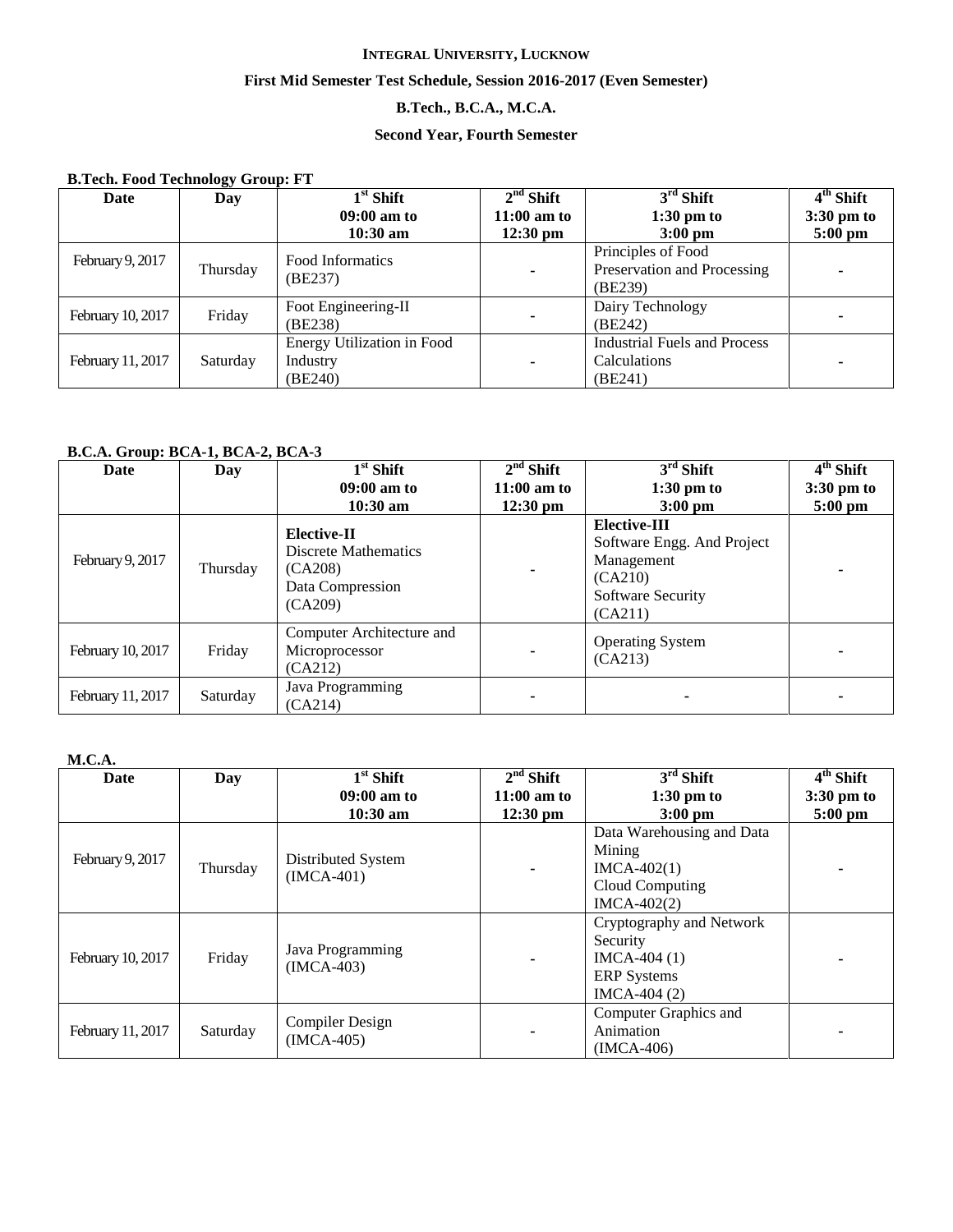# **First Mid Semester Test Schedule, Session 2016-2017 (Even Semester)**

## **B.Sc., Biotechnology, Industrial Chemistry, M.Sc. Mathematics, MA English**

# **Second Year, Fourth Semester**

| <b>B.Sc. (Hons.) Industrial Chemistry</b> |          |                                               |                                            |                                                  |                                                  |  |  |
|-------------------------------------------|----------|-----------------------------------------------|--------------------------------------------|--------------------------------------------------|--------------------------------------------------|--|--|
| Date                                      | Day      | $1st$ Shift<br>$09:00$ am to<br>$10:30$ am    | $2nd$ Shift<br>$11:00$ am to<br>$12:30$ pm | $3rd$ Shift<br>$1:30$ pm to<br>$3:00 \text{ pm}$ | $4th$ Shift<br>$3:30 \text{ pm}$ to<br>$5:00$ pm |  |  |
| February 9, 2017                          | Thursday | Polymer Technology<br>(CH208)                 | -                                          | <b>Industrial Waste Treatment</b><br>(CH212)     |                                                  |  |  |
| February 10, 2017                         | Friday   | <b>Medicinal Drug</b><br>Chemistry<br>(CH209) |                                            | Petrochemicals<br>(CH210)                        |                                                  |  |  |
| February 11, 2017                         | Saturday | Agrochemicals<br>(CH211)                      |                                            |                                                  |                                                  |  |  |

# **B.Sc. (Hons.) Biotechnology**

| Date              | Day      | $1st$ Shift                               | $2nd$ Shift        | $3rd$ Shift                                | 4 <sup>th</sup> Shift |
|-------------------|----------|-------------------------------------------|--------------------|--------------------------------------------|-----------------------|
|                   |          | $09:00$ am to                             | $11:00$ am to      | $1:30$ pm to                               | $3:30 \text{ pm}$ to  |
|                   |          | $10:30$ am                                | $12:30 \text{ pm}$ | $3:00 \text{ pm}$                          | $5:00$ pm             |
| February 9, 2017  | Thursday | Immunology<br>(BS211)                     |                    | Molecular Biology -I<br>(BS212)            |                       |
| February 10, 2017 | Friday   | Environmental<br>Biotechnology<br>(BS213) |                    | <b>Industrial Biotechnology</b><br>(BS214) |                       |
| February 11, 2017 | Saturday | Food Biotechnology<br>(BS215)             |                    |                                            |                       |

#### **M.Sc. Mathematics**

| Date              | Day      | $1^{\rm st}$ Shift | $2nd$ Shift        | $3rd$ Shift                | $4th$ Shift          |
|-------------------|----------|--------------------|--------------------|----------------------------|----------------------|
|                   |          | $09:00$ am to      | $11:00$ am to      | $1:30 \text{ pm}$ to       | $3:30 \text{ pm}$ to |
|                   |          | $10:30$ am         | $12:30 \text{ pm}$ | $3:00 \text{ pm}$          | $5:00 \text{ pm}$    |
| February 9, 2017  | Thursday | Mechanics          | ۰                  | <b>Advanced Functional</b> |                      |
|                   |          | (MT510)            |                    | Analysis (MT511)           |                      |
|                   |          | Topology           |                    | Calculus of Variations     |                      |
| February 11, 2017 | Saturday | (MT512)            | ۰                  | (MT515)                    |                      |

#### **M.A. English**

| Date              | Day      | $1^{\rm st}$ Shift         | $2nd$ Shift        | $3rd$ Shift                  | 4 <sup>th</sup> Shift |
|-------------------|----------|----------------------------|--------------------|------------------------------|-----------------------|
|                   |          | $09:00$ am to              | $11:00$ am to      | $1:30 \text{ pm}$ to         | $3:30 \text{ pm}$ to  |
|                   |          | $10:30$ am                 | $12:30 \text{ pm}$ | $3:00 \text{ pm}$            | $5:00 \text{ pm}$     |
| February 9, 2017  |          | New Literatures in English |                    | Feminist Literary Theory and |                       |
|                   | Thursday | (LN518)                    |                    | Criticism (LN519)            |                       |
| February 10, 2017 | Friday   | Literatures in English     |                    |                              |                       |
|                   |          | Translation (LN520)        |                    |                              |                       |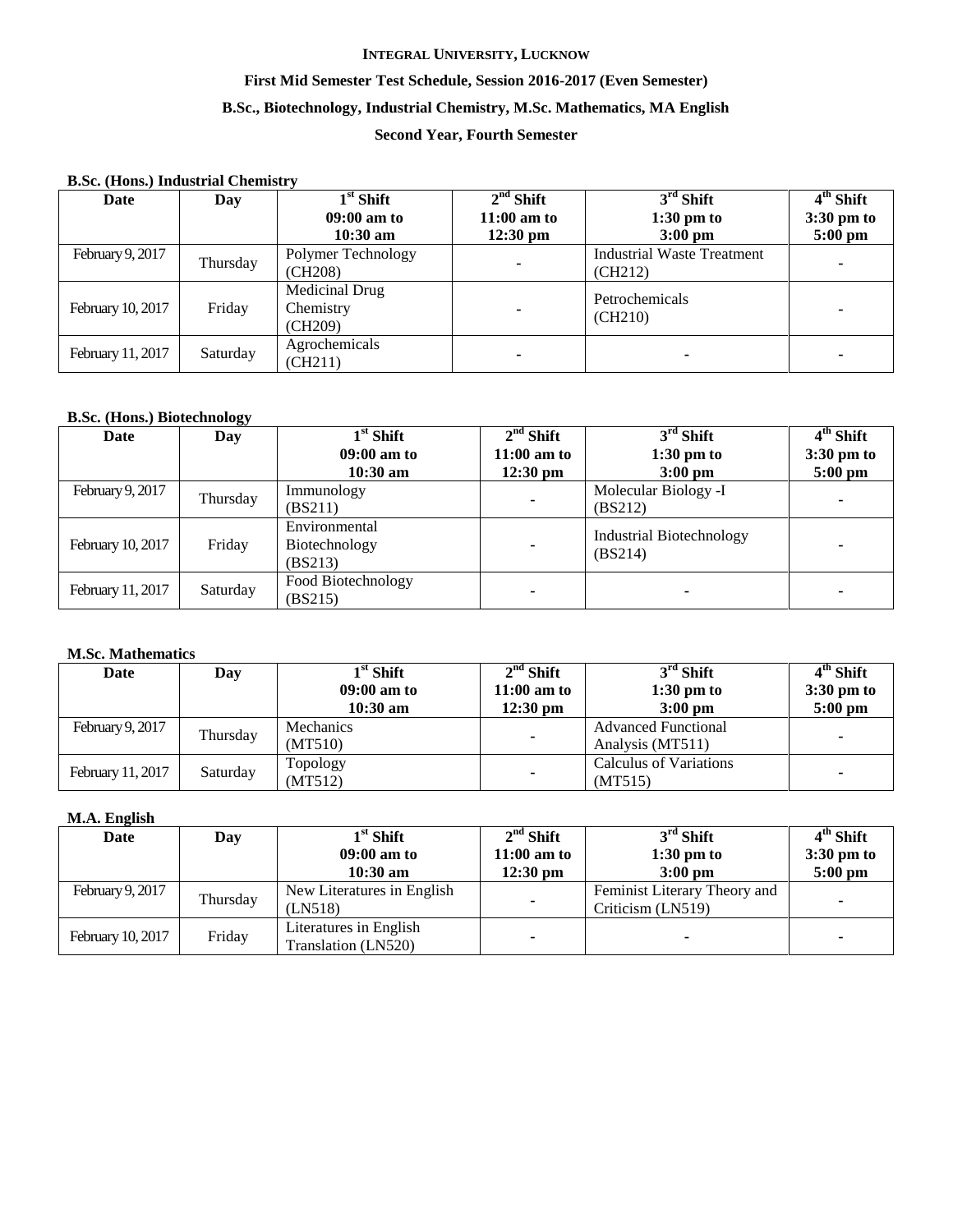# **M.Sc. Physics, Industrial Chemistry**

# **Second Year, Fourth Semester**

#### **M.Sc. Physics**

| Date             | Day    | $1^{\rm st}$ Shift       | $2nd$ Shift          | $3rd$ Shift                |
|------------------|--------|--------------------------|----------------------|----------------------------|
|                  |        | $09:00$ am to            | $11:00$ am to        | $1:30$ pm to               |
|                  |        | $10:30 \text{ am}$       | $12:30$ pm           | $3:00$ pm                  |
| January 27, 2017 | Friday | Physics Of Nanomaterials | <b>Laser Physics</b> | Renewable Energy Resources |
|                  |        | (PY509)                  | PY512)               | (PY514)                    |

# **M.Sc. Industrial Chemistry**

| Date             | Dav    | $1st$ Shift                          | $2nd$ Shift            |
|------------------|--------|--------------------------------------|------------------------|
|                  |        | $09:00$ am to                        | $1:30$ pm to           |
|                  |        | $10:30$ am                           | $3:00$ pm              |
| January 27, 2017 | Friday | Intellectual Property Rights (CH508) | <b>Green Chemistry</b> |
|                  |        |                                      | (CH509)                |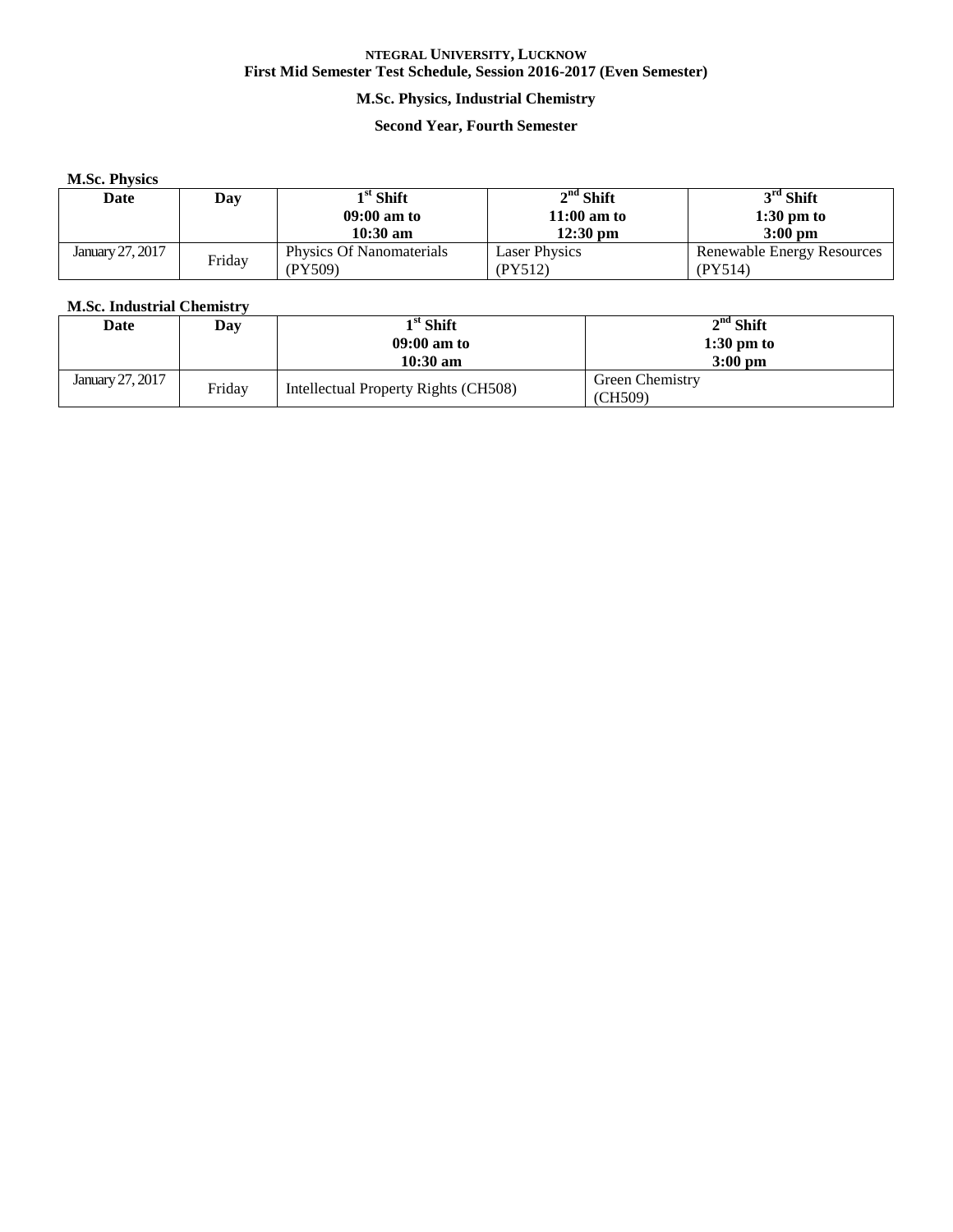# **First Mid Semester Test Schedule, Session 2016-2017 (Even Semester)**

# **B.B.A., M.B.A., B.Com.**

# **Second Year, Fourth Semester**

## **B.B.A. Group: BBA-1, BBA-2**

| Date              | Day      | $1st$ Shift                                   | $2nd$ Shift              | $3rd$ Shift                           | 4 <sup>th</sup> Shift |
|-------------------|----------|-----------------------------------------------|--------------------------|---------------------------------------|-----------------------|
|                   |          | $09:00$ am to                                 | $11:00$ am to            | $1:30$ pm to                          | $3:30 \text{ pm}$ to  |
|                   |          | $10:30$ am                                    | $12:30 \text{ pm}$       | $3:00$ pm                             | $5:00$ pm             |
|                   |          | <b>Essentials of Research</b>                 |                          | Principles of Financial               |                       |
| February 9, 2017  | Thursday | Methodology                                   | $\overline{\phantom{a}}$ | Management                            |                       |
|                   |          | (BM218)                                       |                          | (BM219)                               |                       |
| February 10, 2017 | Friday   | Consumer Behavior and<br>Decisions<br>(BM220) |                          | Commercial Law<br>(BM221)             |                       |
| February 11, 2017 | Saturday | <b>Quality Management</b><br>(BM222)          | $\overline{\phantom{a}}$ | Basics of DBMS in Business<br>(CS201) |                       |

## **M.B.A. Group: MBA-1, MBA-2**

| Date              | Day      | $1st$ Shift                                        | $2nd$ Shift        | $3rd$ Shift                                | $\overline{4}^{\text{th}}$ Shift |
|-------------------|----------|----------------------------------------------------|--------------------|--------------------------------------------|----------------------------------|
|                   |          | $09:00$ am to                                      | $11:00$ am to      | $1:30 \text{ pm}$ to                       | $3:30 \text{ pm}$ to             |
|                   |          | $10:30$ am                                         | $12:30 \text{ pm}$ | $3:00$ pm                                  | $5:00 \text{ pm}$                |
| February 9, 2017  | Thursday | <b>Business Environment</b><br>(BM516)             | ۰                  | Entrepreneurship<br>Management<br>(BM517)  |                                  |
| February 10, 2017 | Friday   | <b>Management Information</b><br>System<br>(BM518) | ۰                  | <b>Business Law</b><br>(BM519)             |                                  |
| February 11, 2017 | Saturday | Strategic Management<br>(BM520)                    |                    | <b>Total Quality Management</b><br>(BM521) |                                  |

## **B.Com. (Hons.) Group: B.Com-1, B.Com-2**

| Date              | Day      | $1st$ Shift                    | $2nd$ Shift        | $3rd$ Shift                | $4th$ Shift          |
|-------------------|----------|--------------------------------|--------------------|----------------------------|----------------------|
|                   |          | $09:00$ am to                  | $11:00$ am to      | $1:30$ pm to               | $3:30 \text{ pm}$ to |
|                   |          | $10:30$ am                     | $12:30 \text{ pm}$ | $3:00 \text{ pm}$          | $5:00$ pm            |
| February 9, 2017  | Thursday | Corporate Accounting           |                    | <b>Financial Auditing</b>  |                      |
|                   |          | (BM207)                        |                    | (BM208)                    |                      |
|                   |          | Business Psychology and        |                    | Introduction to Micro      |                      |
| February 10, 2017 | Friday   | Orgaizational Behaviour        | $\blacksquare$     | Economics                  |                      |
|                   |          | (BM209)                        |                    | (BM210)                    |                      |
| February 11, 2017 | Saturday | <b>Indian Financial System</b> |                    | Introduction to E-Business |                      |
|                   |          | (BM211)                        |                    | (BM212)                    |                      |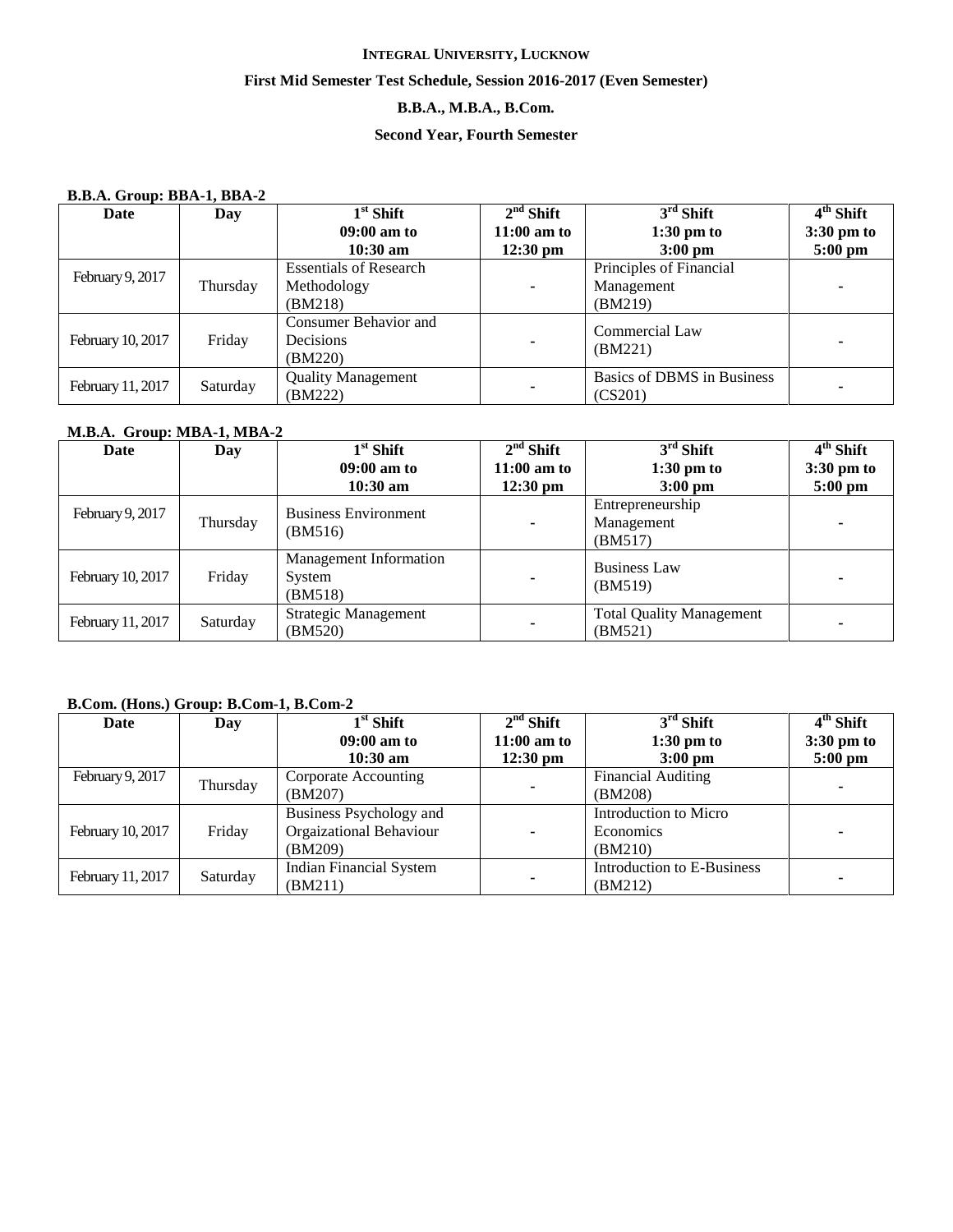#### **B.Tech.**

# **Third Year, Sixth Semester**

| Date              | Day      | $1^{\rm st}$ Shift                                                         | $2nd$ Shift                         | $3rd$ Shift                                       | $4th$ Shift               |
|-------------------|----------|----------------------------------------------------------------------------|-------------------------------------|---------------------------------------------------|---------------------------|
|                   |          | $09:00$ am to<br>$10:30$ am                                                | $11:00$ am to<br>$12:30 \text{ pm}$ | $1:30$ pm to<br>$3:00 \text{ pm}$                 | $3:30$ pm to<br>$5:00$ pm |
| February 9, 2017  | Thursday | Nano Electronics<br>$(IEC-011)$<br>Analog System Processing<br>$(IEC-013)$ |                                     | <b>Wireless Communication</b><br>$(IEC-605)$      |                           |
| February 10, 2017 | Friday   | Digital Signal Processing<br>$(IEC-601)$                                   | ۰                                   | Microprocessor $\&$<br>Application<br>$(IEC-603)$ |                           |
| February 11, 2017 | Saturday | <b>Digital Communication</b><br>(IEC-602)                                  | $\overline{\phantom{a}}$            | Microelectronics Technology<br>$(IEC-604)$        |                           |

# **B.Tech. Electronics & Communication Engg Group: EC-1, EC-2**

#### **B.Tech. Electrical Engineering Group: Electrical**

| Date              | Day      | $1st$ Shift                                                | $2nd$ Shift        | $3rd$ Shift              | $4th$ Shift          |
|-------------------|----------|------------------------------------------------------------|--------------------|--------------------------|----------------------|
|                   |          | $09:00$ am to                                              | $11:00$ am to      | $1:30$ pm to             | $3:30 \text{ pm}$ to |
|                   |          | $10:30$ am                                                 | $12:30 \text{ pm}$ | $3:00$ pm                | $5:00 \text{ pm}$    |
| February 9, 2017  |          | <b>Industrial Management</b>                               |                    | Microprocessors and      |                      |
|                   | Thursday | $(HU-601)$                                                 | $\blacksquare$     | Microcontrollers         |                      |
|                   |          |                                                            |                    | $(ICS-607)$              |                      |
| February 10, 2017 | Friday   | <b>Communication Engineering</b>                           |                    | <b>Power Electronics</b> |                      |
|                   |          | -<br>$(IEC-605)$<br>$(IEN-601)$<br>Conventional and CAD of |                    |                          |                      |
|                   |          |                                                            |                    | Power System-II          |                      |
| February 11, 2017 | Saturday | <b>Electrical Machines</b>                                 |                    | $(IEE-601)$              |                      |
|                   |          | (IEE-602)                                                  |                    |                          |                      |

# **B.Tech. Electrical and Electronics Engg. Group: EN**

| Date              | Day      | $1st$ Shift                                      | $2nd$ Shift        | $3rd$ Shift                                            | $4th$ Shift          |
|-------------------|----------|--------------------------------------------------|--------------------|--------------------------------------------------------|----------------------|
|                   |          | $09:00$ am to                                    | $11:00$ am to      | $1:30$ pm to                                           | $3:30 \text{ pm}$ to |
|                   |          | $10:30$ am                                       | $12:30 \text{ pm}$ | $3:00 \text{ pm}$                                      | $5:00 \text{ pm}$    |
| February 9, 2017  | Thursday | <b>Industrial Management</b><br>$(HU-601)$       |                    | Microprocessors and<br>Microcontrollers<br>$(ICS-607)$ |                      |
| February 10, 2017 | Friday   | Analog and Digital<br>Communication<br>(IEC-609) |                    | <b>Power Electronics</b><br>$(IEN-601)$                |                      |
| February 11, 2017 | Saturday | Power System Analysis<br>$(IEN-602)$             | ۰                  | Power Distribution and<br>Automation<br>(IEN-603)      |                      |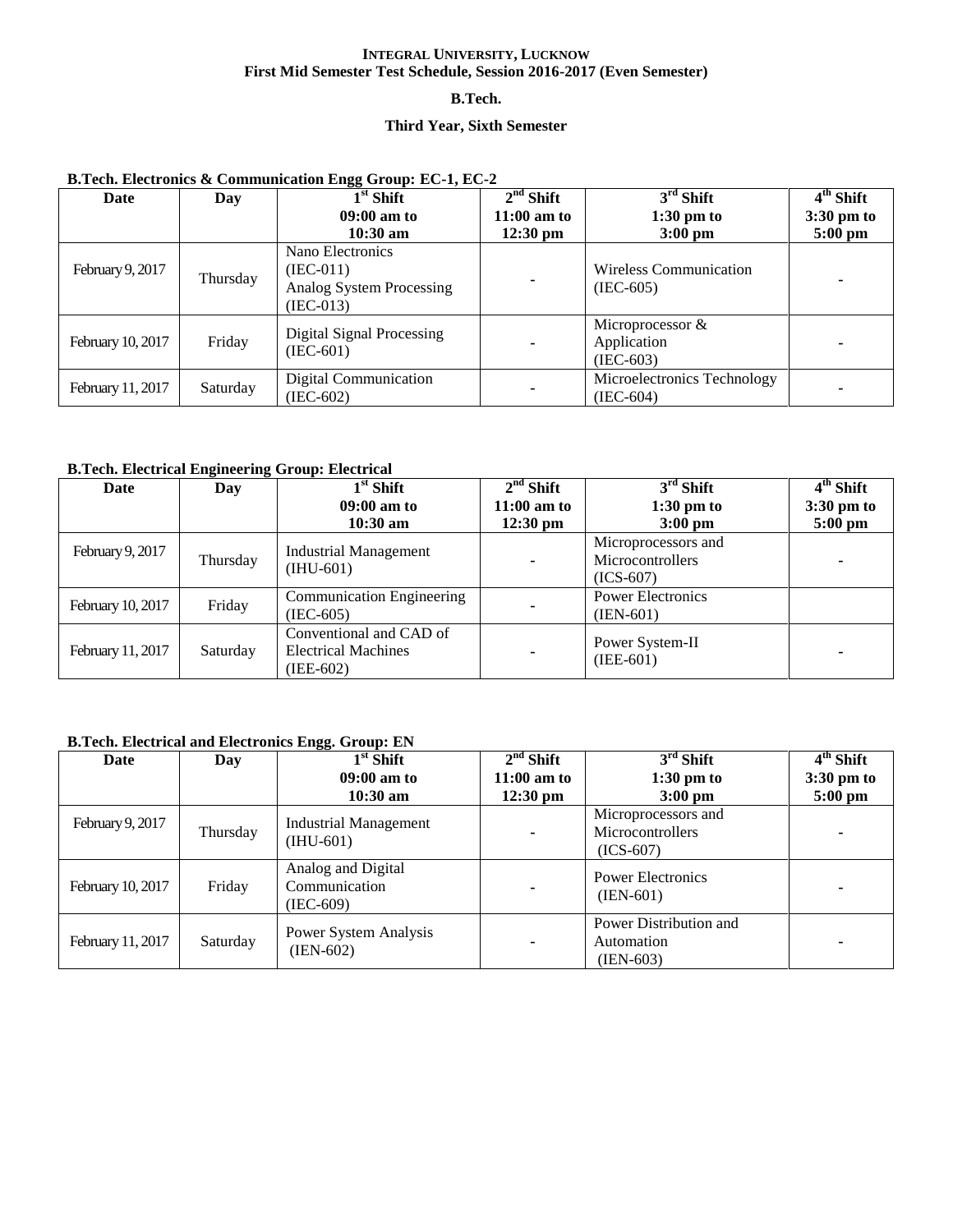# **B.Tech., B.C.A., M.C.A., B.B.A.**

#### **Third Year, Sixth Semester**

| $\frac{1}{2}$<br>Date | Day      | $-55.$ $-1.$ $-1.$ $-1.$ $-1.$ $-1.$ $-1.$<br>$1st$ Shift                                                                                                              | $2nd$ Shift        | $3rd$ Shift                             | $4th$ Shift          |
|-----------------------|----------|------------------------------------------------------------------------------------------------------------------------------------------------------------------------|--------------------|-----------------------------------------|----------------------|
|                       |          | 09:00 am to                                                                                                                                                            | $11:00$ am to      | $1:30$ pm to                            | $3:30 \text{ pm}$ to |
|                       |          | $10:30$ am                                                                                                                                                             | $12:30 \text{ pm}$ | $3:00$ pm                               | $5:00$ pm            |
| February 9, 2017      | Thursday | Visual Programming<br>Techniques<br>$(ICS-601)$                                                                                                                        |                    | <b>Computer Networks</b><br>$(ICS-602)$ |                      |
| February 10, 2017     | Friday   | Open Source Software<br>Technologies<br>$(ICS-603)$                                                                                                                    |                    | Compiler Design<br>$(ICS-604)$          |                      |
| February 11, 2017     | Saturday | <b>Elective-I</b><br>Storage Technologies and<br>Management<br>$(ICS-012)$<br><b>Graph Theory</b><br>$(ICS-013)$<br>Principles of Operation<br>Research<br>$(IMA-012)$ |                    | Computer Architecture<br>$(ICS-605)$    |                      |

# **B.Tech. Computer Science & Engg. Group: CSE-1, CSE-2, CSE-3, CSE-4**

# **B.Tech. Mechanical Engineering Group: ME-1, ME-2, ME-3**

| Date              | Day      | $1st$ Shift               | $2nd$ Shift        | $3rd$ Shift               | $4th$ Shift          |
|-------------------|----------|---------------------------|--------------------|---------------------------|----------------------|
|                   |          | $09:00$ am to             | $11:00$ am to      | $1:30$ pm to              | $3:30 \text{ pm}$ to |
|                   |          | $10:30$ am                | $12:30 \text{ pm}$ | $3:00$ pm                 | $5:00$ pm            |
| February 9, 2017  | Thursday | <b>Operation Research</b> |                    | I.C. Engines              |                      |
|                   |          | $(IME-601)$               |                    | $(IME-602)$               |                      |
|                   | Friday   | Machine Design-II         |                    | <b>Fluid Machinery</b>    |                      |
| February 10, 2017 |          | $(IME-603)$               |                    | $(IME-604)$               |                      |
|                   |          |                           |                    | Six Sigma Methods,        |                      |
|                   |          | Refrigeration and Air     |                    | Approach and Applications |                      |
| February 11, 2017 | Saturday | conditioning (IME-605)    | ۰                  | $(IEME-033)$              |                      |
|                   |          |                           |                    | Finete Element Mathod     |                      |
|                   |          |                           |                    | $(IEME-034)$              |                      |

# **B.Tech. Civil Engineering Group: CE-1, CE-2, CE-3**

| Date              | Day      | $1st$ Shift                          | $2nd$ Shift    | $3rd$ Shift                 | $4th$ Shift |
|-------------------|----------|--------------------------------------|----------------|-----------------------------|-------------|
|                   |          | $09:00$ am to                        | $11:00$ am to  | $1:30 \text{ pm}$ to        | 3:30 pm to  |
|                   |          | $10:30$ am                           | $12:30$ pm     | $3:00$ pm                   | $5:00$ pm   |
| February 9, 2017  | Thursday | Environmental Engineering-I          |                | Concrete Structure-II       |             |
|                   |          | $(ICE-601)$                          | ٠              | $(ICE-602)$                 |             |
|                   |          | <b>Transportation Engineering-</b>   |                | Geotechnical Engineering-II |             |
| February 10, 2017 | Friday   | Н                                    | $\blacksquare$ | $(ICE-604)$                 |             |
|                   |          | $(ICE-603)$                          |                |                             |             |
|                   |          | Estimation, Evaluation and           |                | Earth and Earth Retaining   |             |
| February 11, 2017 | Saturday | <b>Construction Management (ICE-</b> | $\blacksquare$ | <b>Structures</b>           |             |
|                   |          | 605                                  |                | $(ICE-606)$                 |             |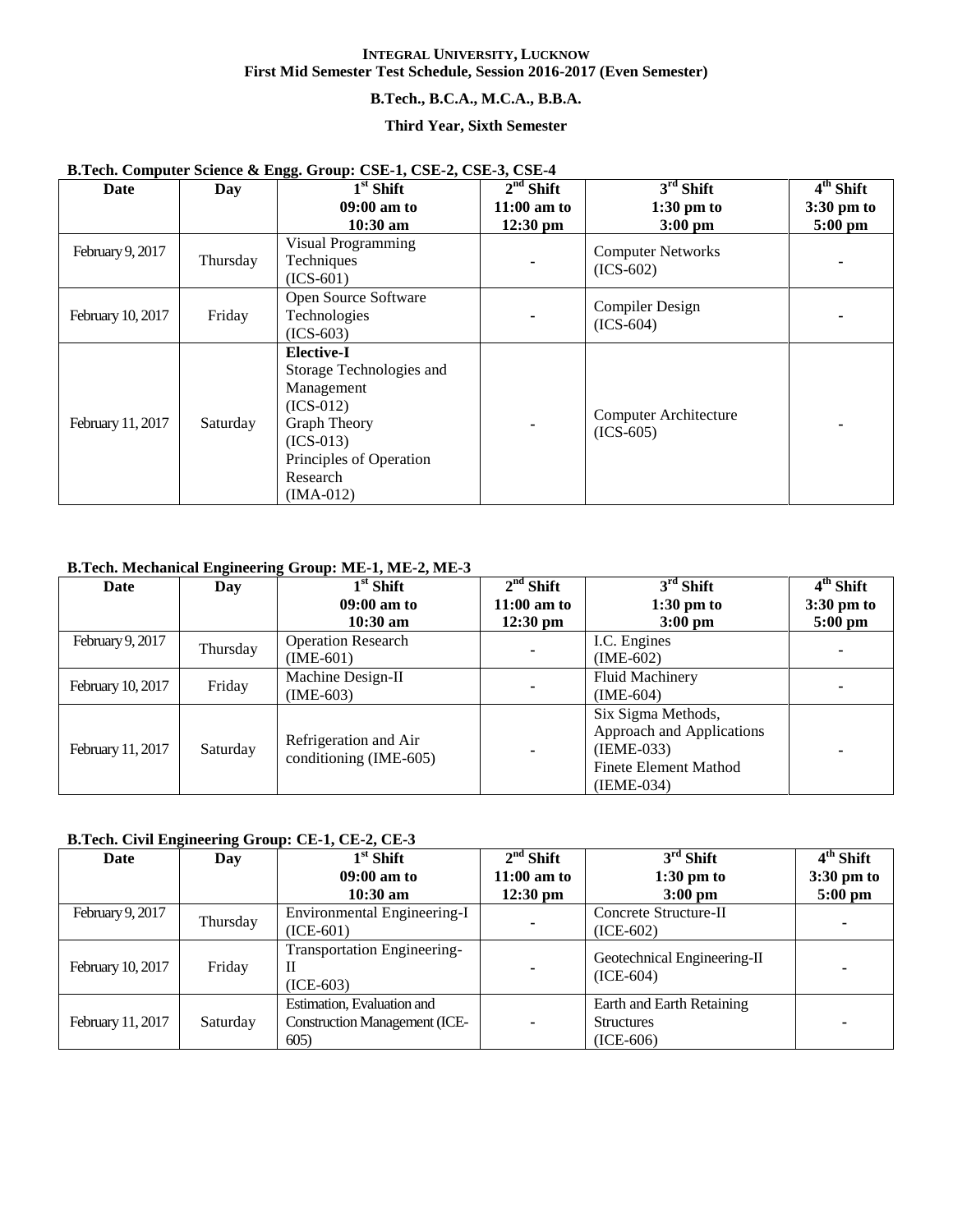# **B.Tech., B.C.A., B.B.A.**

## **Third Year, Sixth Semester**

| <b>B.Tech. Biotechnology Group: BT</b> |          |                               |                    |                            |                           |  |  |  |
|----------------------------------------|----------|-------------------------------|--------------------|----------------------------|---------------------------|--|--|--|
| Date                                   | Day      | $1st$ Shift                   | $2nd$ Shift        | $3rd$ Shift                | $\overline{4^{th}}$ Shift |  |  |  |
|                                        |          | $09:00$ am to                 | $11:00$ am to      | $1:30 \text{ pm}$ to       | $3:30 \text{ pm}$ to      |  |  |  |
|                                        |          | $10:30$ am                    | $12:30 \text{ pm}$ | $3:00$ pm                  | $5:00$ pm                 |  |  |  |
| February 9, 2017                       | Thursday | Bioinformatics -II            |                    | <b>Plant Biotechnology</b> |                           |  |  |  |
|                                        |          | (IBT-601)                     |                    | $(IBT-602)$                |                           |  |  |  |
| February 10, 2017                      | Friday   | Fermentation Biotechnology    |                    | Mass Transfer Operation II |                           |  |  |  |
|                                        |          | $(IBT-603)$                   |                    | $(IBT-604)$                |                           |  |  |  |
|                                        |          | Industrial Economics,         |                    |                            |                           |  |  |  |
|                                        | Saturday | Principles of Management $\&$ |                    | Genetics                   |                           |  |  |  |
| February 11, 2017                      |          | <b>IPR</b>                    | ۰                  | $(IBT-606)$                |                           |  |  |  |
|                                        |          | $(IBT-605)$                   |                    |                            |                           |  |  |  |

# **B.Tech. Food Technology Group: FT**

| Date              | Day      | $1st$ Shift               | $2nd$ Shift   | $3rd$ Shift                      | $4th$ Shift          |
|-------------------|----------|---------------------------|---------------|----------------------------------|----------------------|
|                   |          | $09:00$ am to             | $11:00$ am to | $1:30$ pm to                     | $3:30 \text{ pm}$ to |
|                   |          | $10:30 \text{ am}$        | $12:30$ pm    | $3:00$ pm                        | $5:00$ pm            |
| February 9, 2017  |          | Bakery and Confectionary  |               | Novel Food Processing            |                      |
|                   | Thursday | Technology                | ۰             | Technologies                     |                      |
|                   |          | $(FT-601)$                |               | $(FT-602)$                       |                      |
|                   |          | Food Packaging Technology |               | Food Additives and               |                      |
| February 10, 2017 | Friday   | (FT-603)                  |               | Ingredients                      |                      |
|                   |          |                           |               | $(FT-604)$                       |                      |
|                   |          | Food Equipment Design and |               |                                  |                      |
| February 11, 2017 | Saturday | Process Modelling         | ۰             | Food Biotechnology<br>$(FT-606)$ |                      |
|                   |          | (FT-605)                  |               |                                  |                      |

#### **B.C.A.**

| Date              | Day      | $1st$ Shift             | $2nd$ Shift        | $3rd$ Shift                   | $4th$ Shift          |
|-------------------|----------|-------------------------|--------------------|-------------------------------|----------------------|
|                   |          | $09:00$ am to           | $11:00$ am to      | $1:30 \text{ pm}$ to          | $3:30 \text{ pm}$ to |
|                   |          | $10:30$ am              | $12:30 \text{ pm}$ | $3:00 \text{ pm}$             | $5:00 \text{ pm}$    |
|                   |          | .NET Framework with VB. |                    | Computer Graphics and         |                      |
| February 9, 2017  | Thursday | <b>NET</b>              | ۰                  | Multimedia Application        |                      |
|                   |          | $(IBCA-601)$            |                    | $(IBCA-602)$                  |                      |
|                   |          | Cyber Law and Internet  |                    | <b>Management Information</b> |                      |
| February 10, 2017 | Friday   | Security                | $\blacksquare$     | System                        |                      |
|                   |          | $(IBCA-603)$            |                    | $(IBCA-604)$                  |                      |

#### **B.B.A.**

| Date              | Day      | $1st$ Shift                                                     | $2nd$ Shift        | $3rd$ Shift                                 | $4th$ Shift       |
|-------------------|----------|-----------------------------------------------------------------|--------------------|---------------------------------------------|-------------------|
|                   |          | $09:00$ am to                                                   | $11:00$ am to      | $1:30 \text{ pm}$ to                        | $3:30$ pm to      |
|                   |          | $10:30$ am                                                      | $12:30 \text{ pm}$ | $3:00 \text{ pm}$                           | $5:00 \text{ pm}$ |
| February 9, 2017  |          | Corporate Strategy                                              |                    | Entrepreneurship                            |                   |
|                   |          | Thursday<br>$(BBA-601)$                                         | ۰                  | $(BBA-602)$                                 |                   |
| February 10, 2017 | Friday   | Service Marketing                                               |                    | Labour Laws                                 |                   |
|                   |          | (BBA-603)                                                       | $\blacksquare$     | $(BBA-604)$                                 |                   |
| February 11, 2017 | Saturday | <b>Banking and Working</b><br>Capital Management<br>$(BBA-605)$ | $\blacksquare$     | <b>Environmental Science</b><br>$(BBA-607)$ |                   |